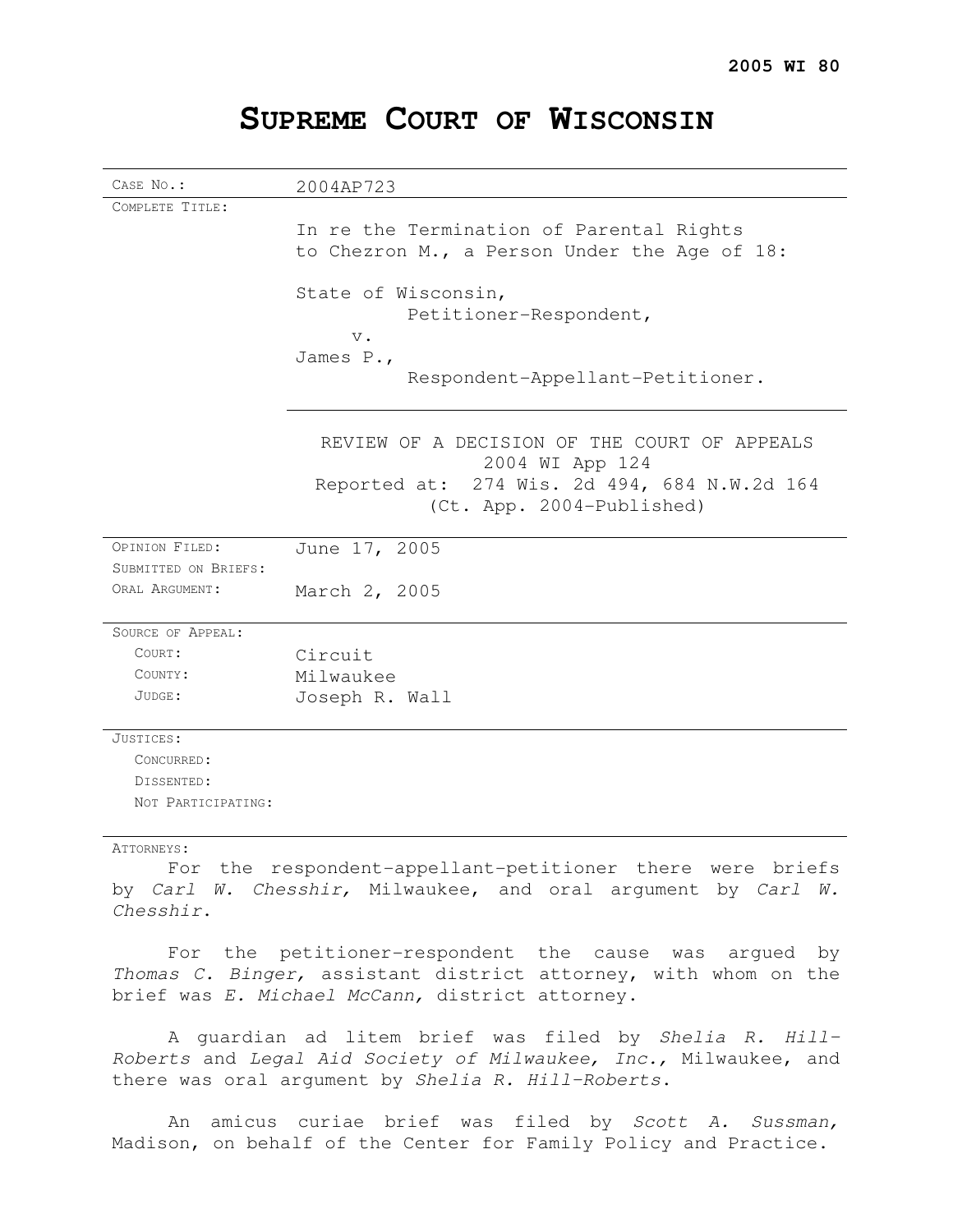## **2005 WI 80**

NOTICE

**This opinion is subject to further editing and modification. The final version will appear in the bound volume of the official reports.** 

No. 2004AP723 (L.C. No. 02 TP 350)

STATE OF WISCONSIN THE STATE OF WISCONSIN THE STATE OF STATE OF STATE OF STATE OF STATE OF STATE OF STATE OF STATE OF STATE OF STATE OF STATE OF STATE OF STATE OF STATE OF STATE OF STATE OF STATE OF STATE OF STATE OF STATE

**In re the Termination of Parental Rights to Chezron M., a Person Under the Age of 18:** 

**State of Wisconsin,** 

 **Petitioner-Respondent,** 

 **v.** 

**James P.,** 

 **Respondent-Appellant-Petitioner.** 

REVIEW of a decision of the Court of Appeals. Affirmed.

¶1 JON P. WILCOX, J. This is a review of a published court of appeals decision, State v. James P., 2004 WI App 124, 274 Wis. 2d 494, 684 N.W.2d 164, affirming an order of the Milwaukee County Circuit Court, Joseph R. Wall, Judge, that terminated James P.'s parental rights to Chezron M.

¶2 James P. argues that grounds did not exist to terminate his parental rights to Chezron M. under

# **FILED**

**JUN 17, 2005** 

Cornelia G. Clark Clerk of Supreme Court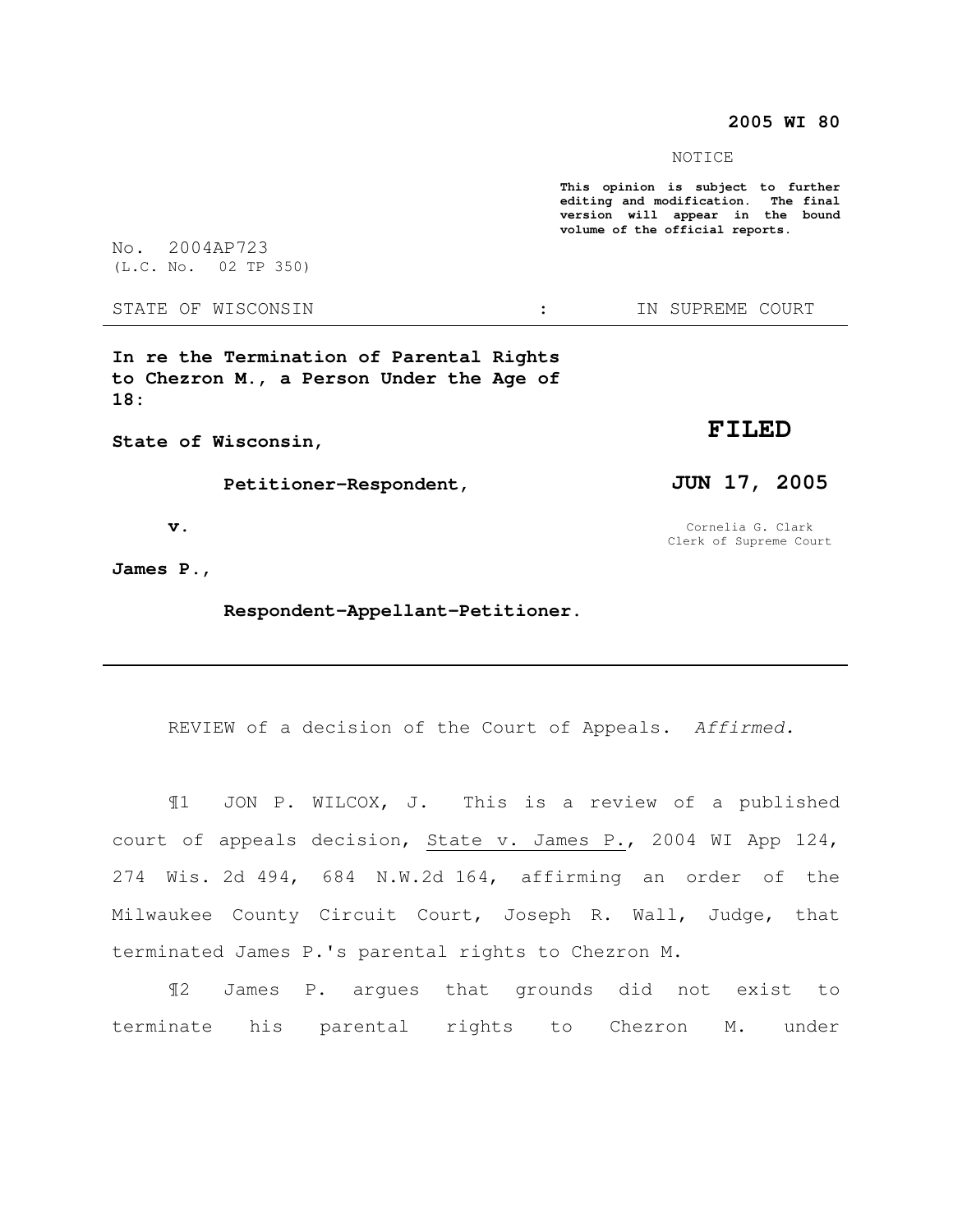Wis. Stat.  $\frac{1}{2}$  48.415(1)(a)3. (2001-02)<sup>1</sup> because he had not been adjudicated the biological father of Chezron M. prior to the alleged periods of abandonment and thus was not her "parent," as defined in Wis. Stat. § 48.02(13), when the abandonment occurred. We disagree and affirm.

#### I. FACTUAL BACKGROUND

 ¶3 The following facts were found by the circuit court and are undisputed on appeal. Chezron M. (Chezron) was born to Judy M. on April 25, 1995. Judy M. was unmarried but was having relations with James P. at the time she conceived. Judy M. told James P. that the child could be his or that of another man.<sup>2</sup> James P. was present at the hospital when Chezron was born. His insurance paid the costs of Chezron's birth, as he had her listed on his medical insurance policy as his daughter.

¶4 "James P. cared for Chezron and treated her as his biological daughter." He added her to his life insurance policy as his daughter. Chezron called James P. "'dad,' and he considered Chezron 'family.'"

¶5 In March of 1998, Chezron was found to be in need of protection and services due to Judy M.'s parental failings. In all court records, James P. was listed as the alleged father of Chezron. James P. attended no less than three Children in Need

 $\overline{a}$ 

<sup>1</sup> All references to the Wisconsin Statutes are to the 2001- 02 version unless otherwise noted.

 $2$  There was evidence presented at trial that Judy M. never suggested to third parties that anyone other than James P. was the father of Chezron.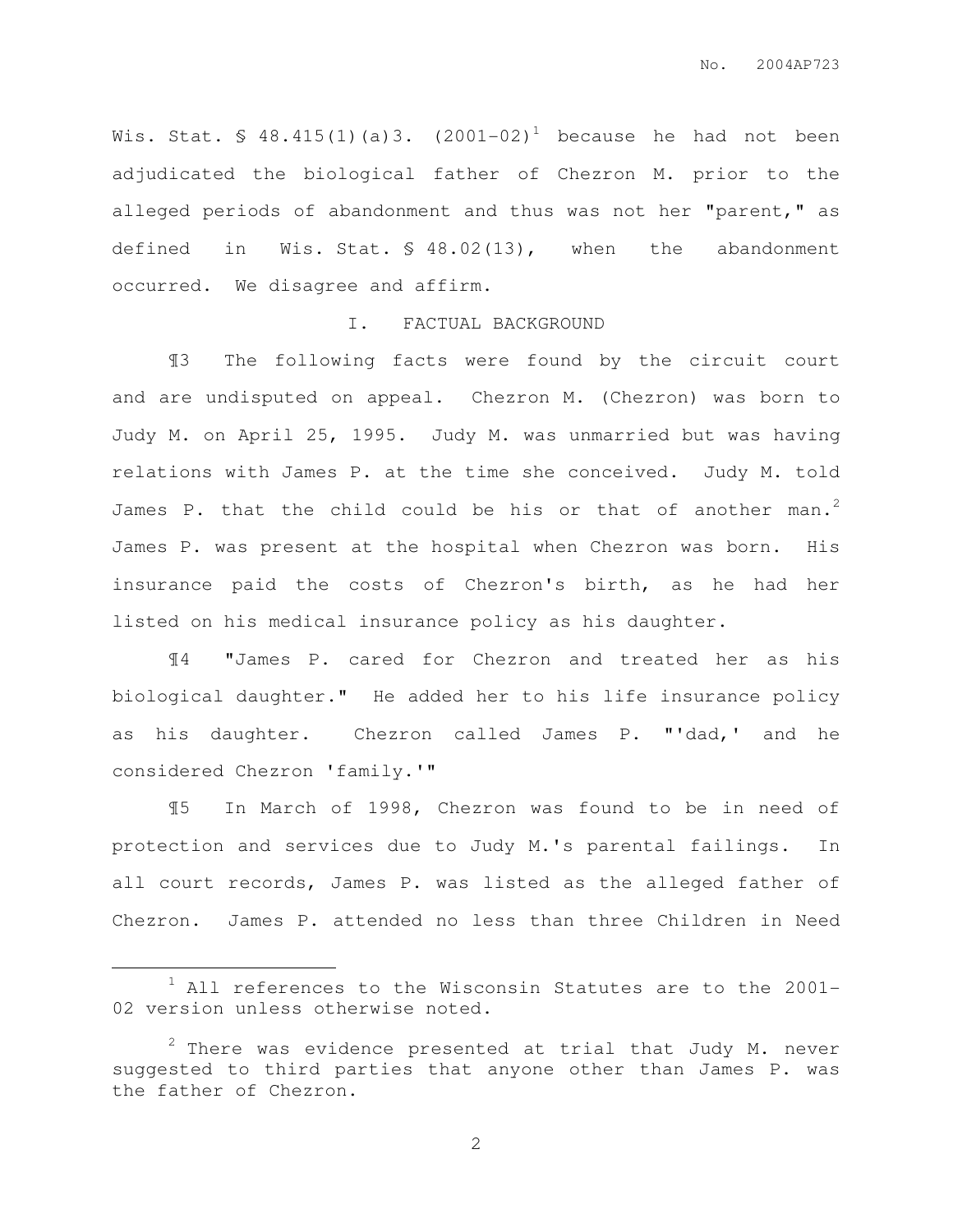of Protective Service (CHIPS) hearings between 1998 and 2001 that were held for Chezron.

¶6 The last time James P. saw Chezron was during an informal visit in 1999. On two occasions between 2000 and 2001, James P. sent presents to Chezron via a case manager from the Milwaukee Child Welfare Bureau. During this period, James P. did not visit Chezron or otherwise contact her. James P. did not attempt to remove Chezron from foster care or hire an attorney to do so. He did not attempt to contact Chezron, the social workers, or her foster parents, and he failed to respond to inquiries made by Chezron's case manager. James P. made no attempt to be legally acknowledged as Chezron's father.<sup>3</sup>

# II. PROCEDURAL POSTURE

 ¶7 On May 16, 2002, the State filed a petition to terminate the parental rights of James P. to Chezron. The petition listed James P. as the "alleged father" of Chezron. As grounds for the termination, the petition listed failure to assume parental responsibility under Wis. Stat. § 48.415(6). Sometime thereafter in early 2002, James P. was adjudicated the father of Chezron as a result of DNA testing. $4$  The State

 $\overline{a}$ 

<sup>&</sup>lt;sup>3</sup> Despite his involvement in these legal proceedings concerning Chezron, James P. did nothing to officially acknowledge his fatherhood because in his view, "the children belonged with the mother."

 $4$  James P. stated at trial that the only reason he became adjudicated the father of Chezron was so that her mother, who voluntarily consented to have her parental rights terminated, could still see Chezron.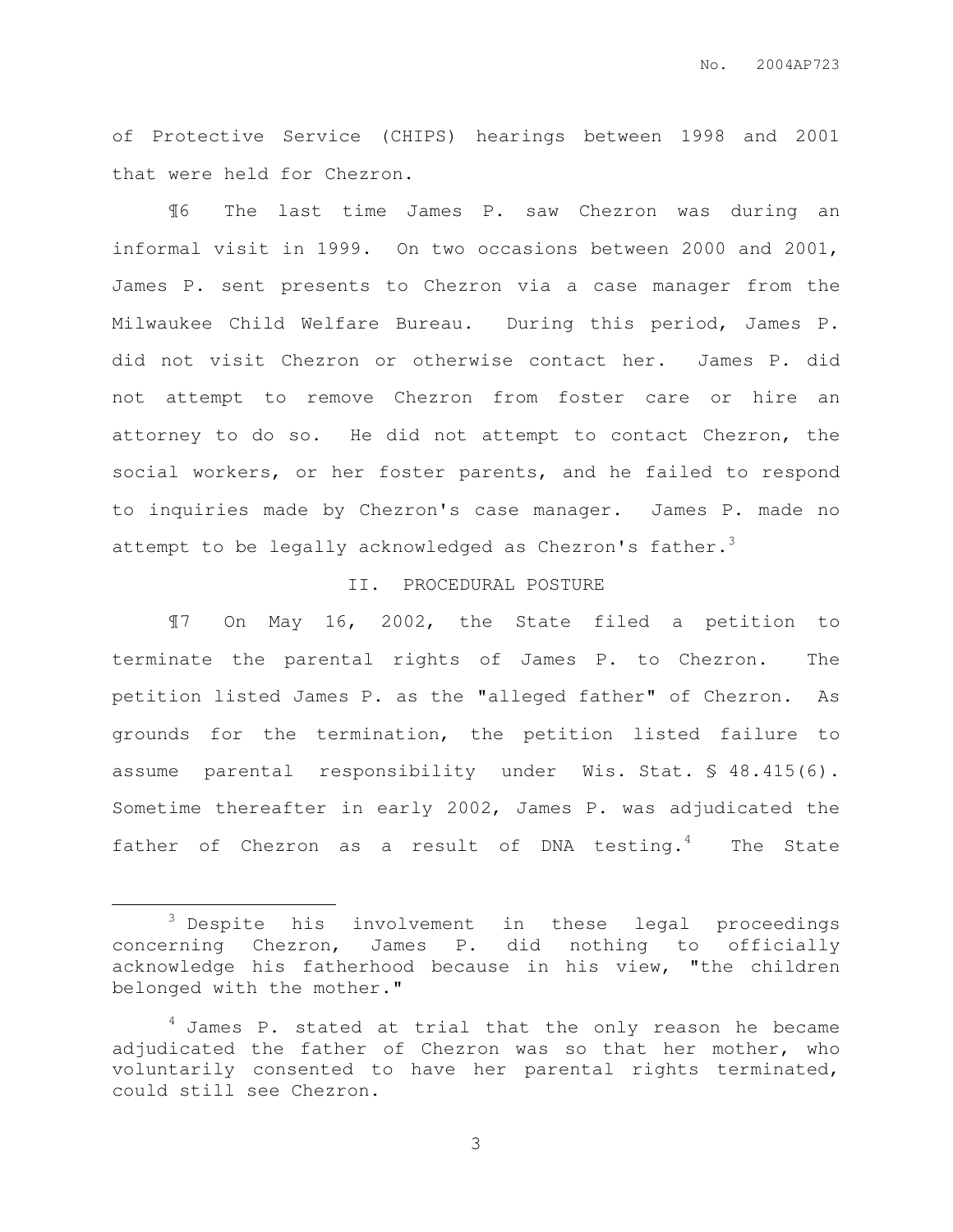subsequently amended the petition on June 13, 2002, to list James P. as the "adjudicated father" of Chezron. On October 7, 2002, the State filed another amended petition, adding abandonment under § 48.415(1)(a)3. as a ground for termination of James P.'s parental rights. The State subsequently moved to dismiss the failure to assume parental responsibility ground against James P., and the court granted the motion.

¶8 The case was tried to the circuit court, and James P. admitted that he had no contact with Chezron between April 25, 2000, and December 25, 2000, and between April 25, 2001, and December 25, 2001. One of James P.'s defenses was that he did not know Chezron was his child until he was adjudicated her father. The circuit court specifically found that James P. was not credible and his assertion that he did not know he was Chezron's father was not believable.

¶9 At the close of the evidence, James P. moved to dismiss the petition on the basis that the ground of abandonment in § 48.415(1)(a)3. does not apply to someone who is merely an "alleged father," that is, someone who may be the parent of a nonmarital child during the periods of alleged abandonment but has not officially been adjudicated as the child's father. The circuit court denied the motion, reasoning: "[A] man adjudicated as the biological father has always been the biological father and, therefore, that man has always been a 'parent' under § 48.02(13)." The court concluded that "James P. was always the father of Chezron." The court also found that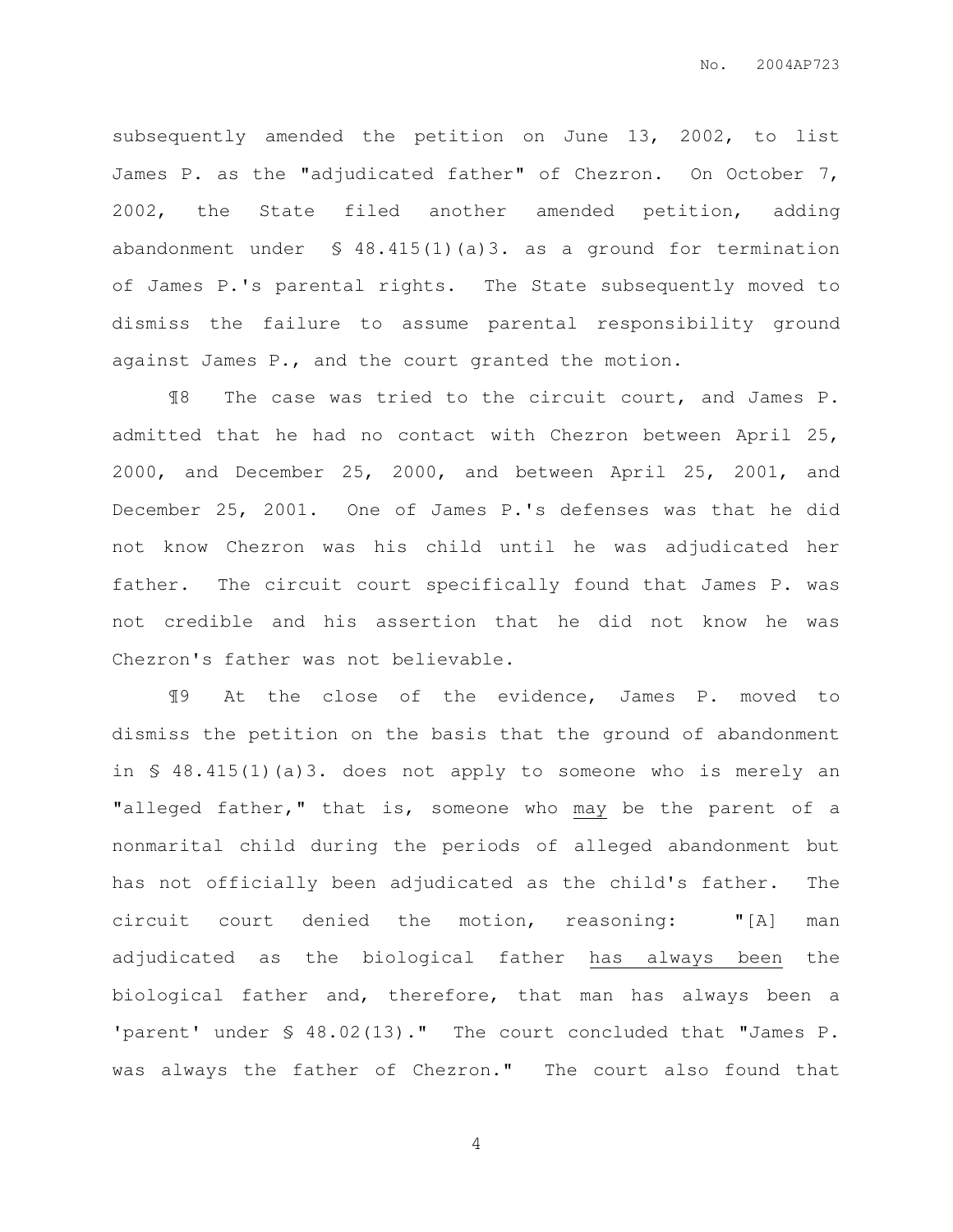James P. had failed to establish the affirmative defense of "good cause for failing to communicate with [Chezron]."<sup>5</sup>

¶10 As such, the court found the State met its burden of proving the ground of abandonment under § 48.415(1)(a)3. The court therefore found James P. unfit pursuant to Wis. Stat. § 48.424(4). At the dispositional hearing, the court found that it was in the best interest of Chezron that James P.'s parental rights be terminated pursuant to Wis. Stat. § 48.427(3). On December 9, 2003, the circuit court entered an order terminating James P.'s parental rights, which order James P. subsequently appealed.

¶11 At the court of appeals, James P. again argued that § 48.415(1)(a)3. does not apply to him because he was not a "parent," as defined under § 48.02(13), until he was adjudicated Chezron's biological father. The court of appeals noted that among the definitions of "parent" found in § 48.02(13), two were applicable: "a biological parent" and "a person . . . adjudicated to be the biological father." James P., 274 Wis. 2d 494, ¶¶4-5. The court of appeals rejected James P.'s argument, reasoning that under the first definition, the fact of biological parenthood did not depend on official state

 $\overline{a}$ 

<sup>5</sup> The statutory ground for abandonment contains a "good cause" affirmative defense that may be established upon proof that the parent had good cause for failing to visit the child, or had good cause for failing to communicate with the child and, if the child is an infant, that the parent communicated about the child with the person having custody of the child or had good cause for failing to communicate about the child with the person having custody of the child. Wis. Stat. § 48.415(1)(c).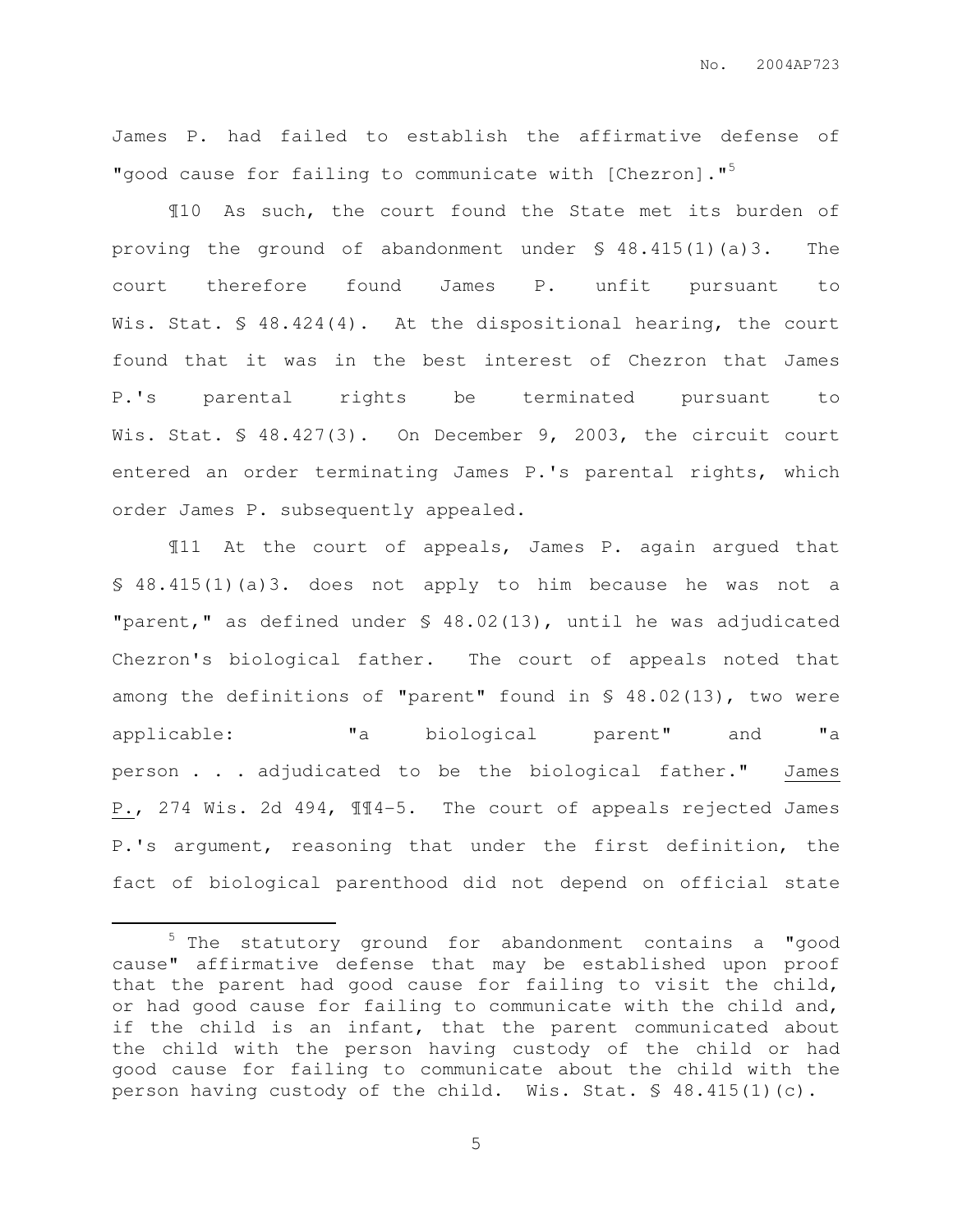recognition. Id., ¶4. The court of appeals further reasoned that although the law can terminate the parental relationship, it does not "create biological parenthood." Id., ¶6.

¶12 The court of appeals specifically cautioned that it was not addressing "whether an adjudication subsequent to acts that comprise grounds for the termination of a person's parental rights subjects the adjudicated person to the termination of parental rights based on those acts[.]" Id., ¶5. Rather, the court of appeals held that the first definition of "parent" applied to James P. because he "was always Chezron's biological father, even before he was formally adjudicated as such." Id. The court of appeals stated that James P. "was in fact Chezron's biological parent when she was born and he has never denied that." Id., ¶6.

¶13 The court of appeals was not persuaded by James P.'s argument that the first definition applied only to children born to parents who were married because the first definition was not "in haec verba, limited to children of a solemnized marriage." Id. The court of appeals stated that James P.'s arguments were merely "an attempt to eschew legal responsibility for the periods during which he had no contact with Chezron[.]" Id., ¶6. Relying on this court's decision in Wisconsin Citizens Concerned for Cranes and Doves v. DNR, 2004 WI 40, ¶¶19-24, 270 Wis. 2d 318, 677 N.W.2d 612, the court of appeals stated that the fact that individuals falling under the first definition of "parent" may also be included under the last definition of "parent" does not narrow the scope or application of the first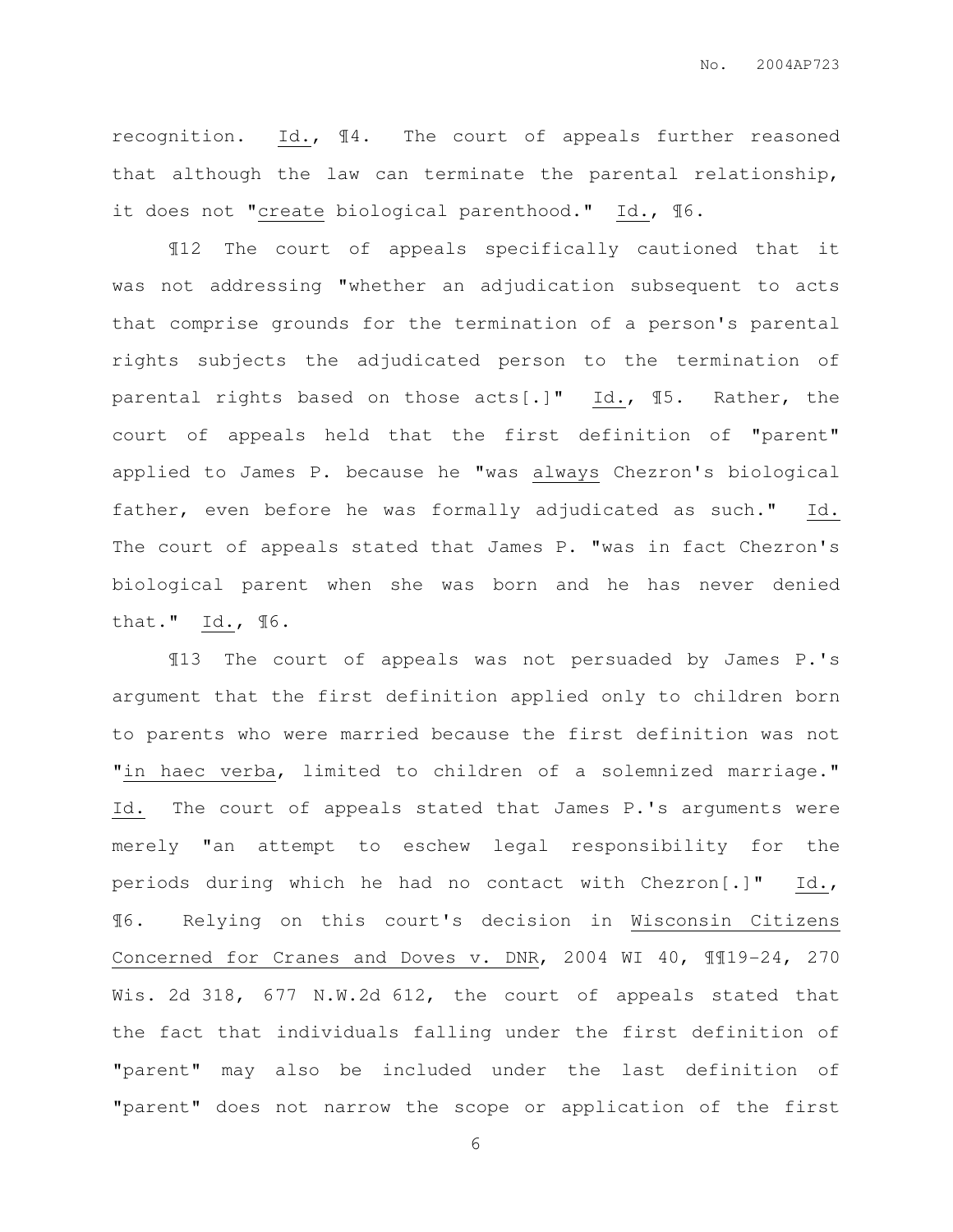definition. James P., 274 Wis. 2d 494, ¶6. Therefore, the court of appeals affirmed the circuit court order terminating James P.'s parental rights to Chezron.

# III. ISSUE

 ¶14 The narrow question we address on appeal is whether an individual who is in fact the biological parent of a nonmarital child may have his parental rights to that child terminated based on conduct that occurred before he was officially adjudicated the biological father based on DNA evidence. In other words, we must determine whether an individual who is in fact the biological parent of a nonmarital child meets the definition of "parent" under § 48.02(13) at a time when he has yet to be officially adjudicated as the biological father. We emphasize that we, like the court of appeals, do not address "whether an adjudication subsequent to acts that comprise grounds for the termination of a person's parental rights subjects the adjudicated person to the termination of parental rights based on those acts[.]" James P., 274 Wis. 2d 494, ¶5. That is, we do not decide whether an individual who is legally adjudicated to be the biological parent of a nonmarital child, but is not in fact the biological father, may have his parental rights terminated based on conduct that occurred prior to the adjudication.

¶15 We hold that an individual who is in fact the biological father of a nonmarital child satisfies the definition of "parent" in § 48.02(13), as he is a "biological parent," notwithstanding that he has not officially been adjudicated as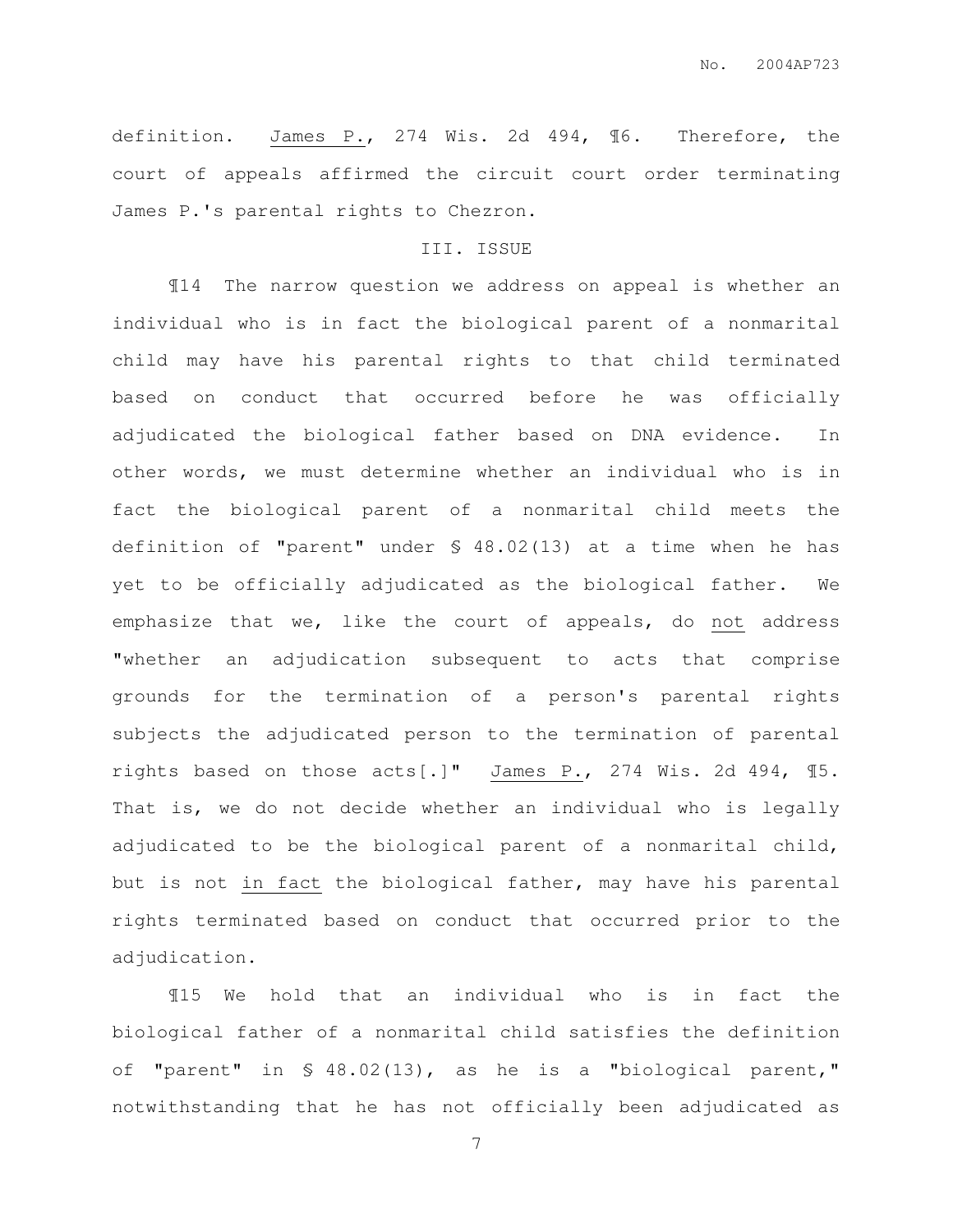the child's biological father. Because such an individual satisfies the definition of "parent," he may have his parental rights terminated based on periods of abandonment that occurred prior to his official adjudication as the child's biological father, assuming he has failed to establish a "good cause" affirmative defense to the ground of abandonment.

### IV. STANDARD OF REVIEW

 ¶16 This case concerns the meaning of "parent" under § 48.02(13). The interpretation of a statute and its application to a set of facts are issues of law reviewed de novo by this court. Columbus Park Hous. Corp. v. City of Kenosha, 2003 WI 143, ¶9, 267 Wis. 2d 59, 671 N.W.2d 633. The rules governing statutory interpretation are well settled:

When interpreting statutes, our goal is to give effect to the language in the statute. State ex rel. Kalal v. Circuit Court for Dane County, 2004 WI 58, ¶43, 271 Wis. 2d 633, 681 N.W.2d 110. We begin by looking to the language of the statute because we "assume that the legislature's intent is expressed in the statutory language." Id., ¶44. Technical terms or legal terms of art appearing in the statute are given their accepted technical or legal definitions while nontechnical words and phrases are given their common, everyday meaning. Wis. Stat. § 990.01(1). Terms that are specifically defined in a statute are accorded the definition the legislature provided. Wisconsin Citizens Concerned for Cranes and Doves, 270 Wis. 2d 318,  $\text{\textsterling}6$ . In addition, we read the language of a specific statutory section in the context of the entire statute. Id. Thus, we interpret a statute in light of its textually manifest scope, context, and purpose. Kalal, 271 Wis. 2d 633, ¶48 & n.8.

Bosco v. LIRC, 2004 WI 77, ¶23, 272 Wis. 2d 586, 681 N.W.2d 157. Therefore, extrinsic sources, such as legislative history, are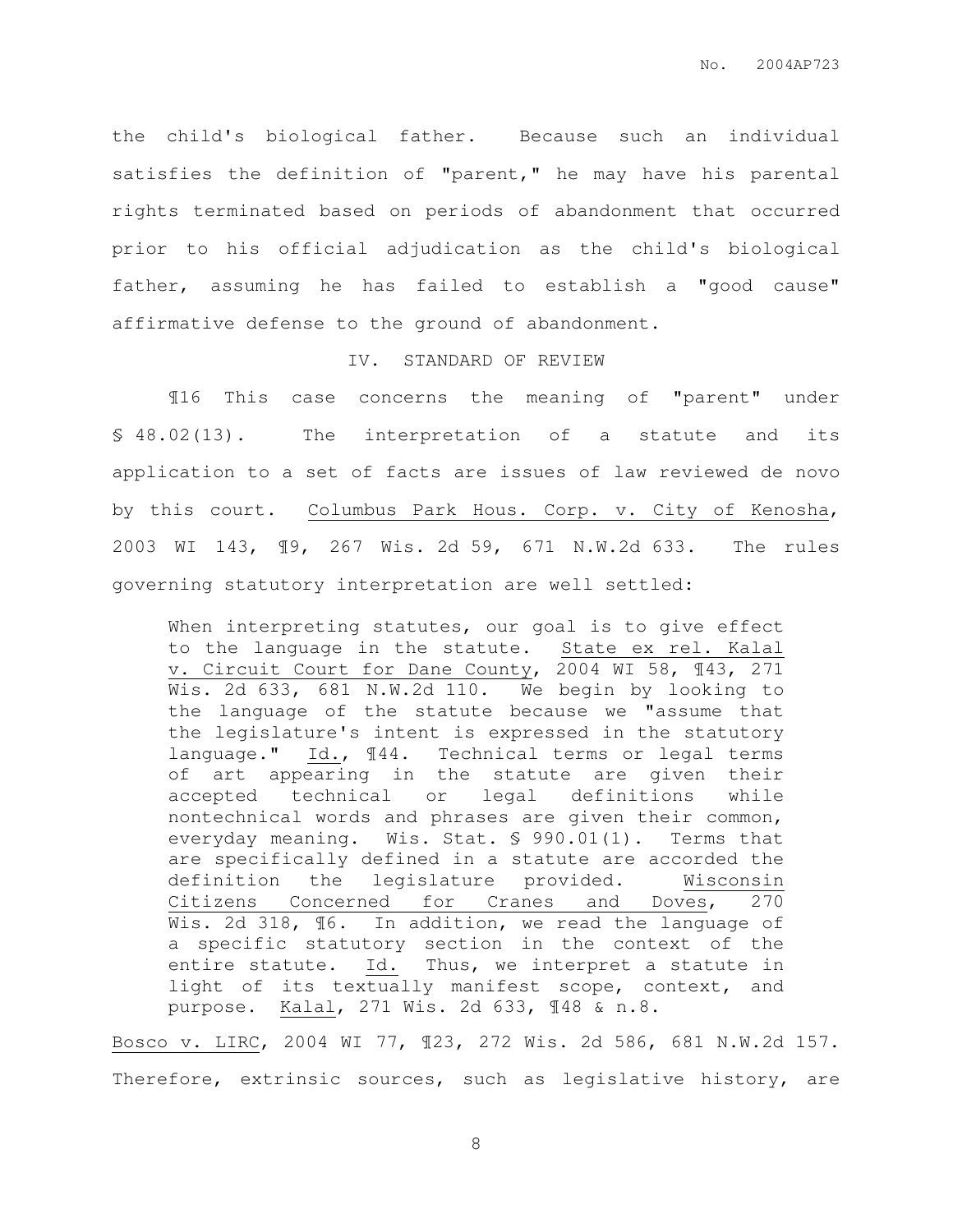not consulted unless the statute is ambiguous. Kalal, 271 Wis. 2d 633, 146. A statute is ambiguous if it is susceptible to more than one reasonable understanding. Id.,  $\mathbb{I}47$ .

## V. ANALYSIS

¶17 Section 48.415(1)(a)3. provides that grounds exist to terminate an individual's parental rights if "[t]he child has been left by the parent with any person, the parent knows or could discover the whereabouts of the child and the parent has failed to visit or communicate with the child for a period of 6 months or longer." (Emphasis added.) James P. does not contest that he did not visit or otherwise communicate with Chezron during the alleged periods of abandonment. In addition, he does not contest the circuit court's ruling that he failed to establish "good cause" for failing to visit or communicate with Chezron during the periods in question. Rather, James P. asserts that he was not the "parent" of Chezron during the periods of alleged abandonment.

¶18 Section 48.02(13) defines "parent" as follows:

"Parent" means either a biological parent, a husband who has consented to the artificial insemination of his wife under s. 891.40, or a parent by adoption. If the child is a nonmarital child who is not adopted or whose parents do not subsequently intermarry under s. 767.60, "parent" includes a person acknowledged under s. 767.62(1) or a substantially similar law of another state or adjudicated to be the biological father. "Parent" does not include any person whose parental rights have been terminated.

¶19 James P. does not dispute that he is the biological father of Chezron. Thus, presumably, he would qualify as a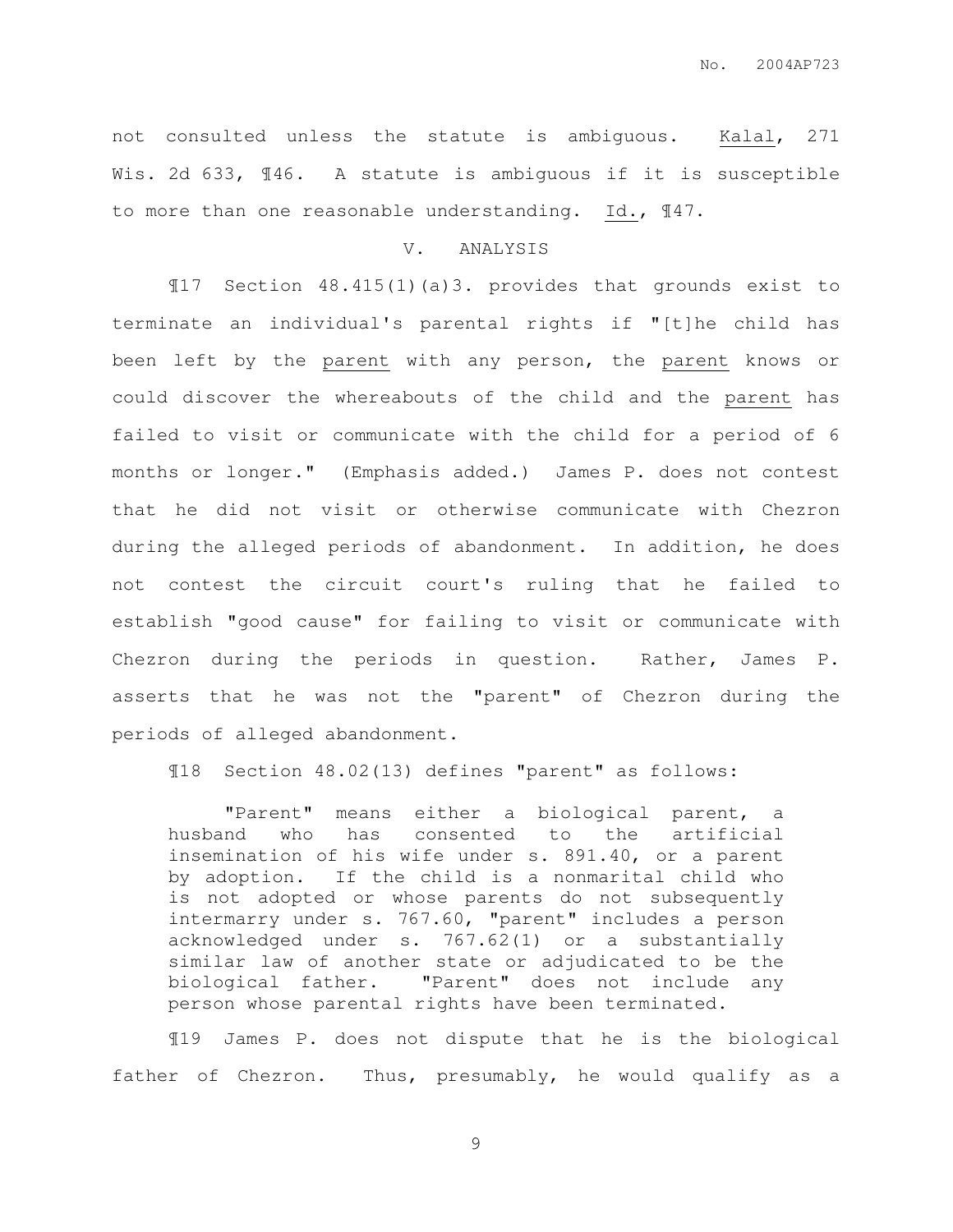"parent" under the first sentence of the definition as a "biological parent."

¶20 However, according to James P., the phrase "biological parent" in the first sentence is inapplicable to him because it applies only to children who are born of solemnized marriages. Relying on the legislative history of § 48.02(13), James P. argues that the first sentence of § 48.02(13) applies exclusively to married individuals, whereas the second sentence is the exclusive mechanism by which an individual may qualify as a "parent" of a nonmarital child. As Chezron is a nonmarital child and James P. never legally acknowledged that he was the father, the only means by which he can satisfy the definition of "parent" under the second sentence is as "a person . . . adjudicated to be the biological father." Wis. Stat. § 48.02(13). James P. contends that because he was not adjudicated the biological father of Chezron until after the periods of alleged abandonment occurred, he was not her "parent" during this time frame and thus, he had no parental rights to terminate.

¶21 In contrast, the State argues that the definition of "parent" in § 48.02(13) is clear and unambiguous and that therefore it is unnecessary to resort to legislative history. The State agrees with the court of appeals that James P. clearly satisfies the definition of "parent" set forth in the first sentence of § 48.02(13), which, on its face, is not limited to married individuals. Further, the State argues that James P.'s interpretation of the statute would render it absurd and would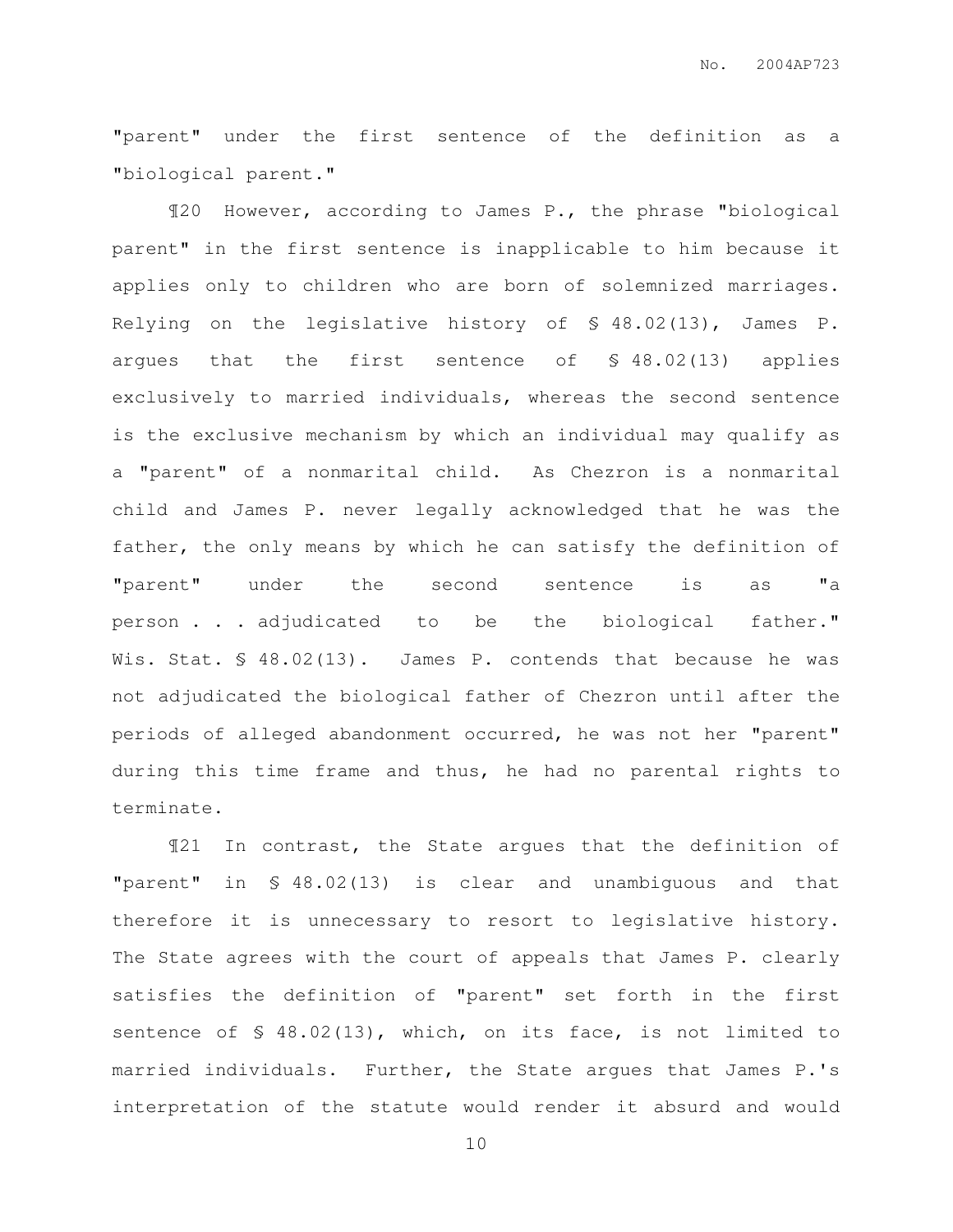discourage fathers of nonmarital children from coming forward and having courts recognize them as parents.

¶22 We agree with the State. We begin our analysis, as we must, by examining the text of § 48.02(13). Kalal, 271 Wis. 2d 633, 145. James P.'s argument is based on the premise that the first sentence in the definition of "parent" applies exclusively to children born of legal marriages, whereas an individual may qualify as a "parent" of a nonmarital child only under the second sentence in the definition. However, the text of the statute does not support this assertion.

¶23 The first sentence of § 48.02(13) provides: "'Parent' means either a biological parent, a husband who has consented to the artificial insemination of his wife under s. 891.40, or a parent by adoption." (Emphasis added.) On its face, the first sentence is not limited to children born of legal marriages.

¶24 The second sentence of § 48.02(13) provides: "If the child is a nonmarital child who is not adopted or whose parents do not subsequently intermarry under s. 767.60, 'parent' includes a person acknowledged under s. 767.62(1) or a substantially similar law of another state or adjudicated to be the biological father." (Emphasis added.) Clearly, this sentence applies only if the child in question is a nonmarital child. However, while this sentence is limited in its application to nonmarital children, it does not, on its face, state that it is the exclusive means by which an individual may qualify as the "parent" of a nonmarital child.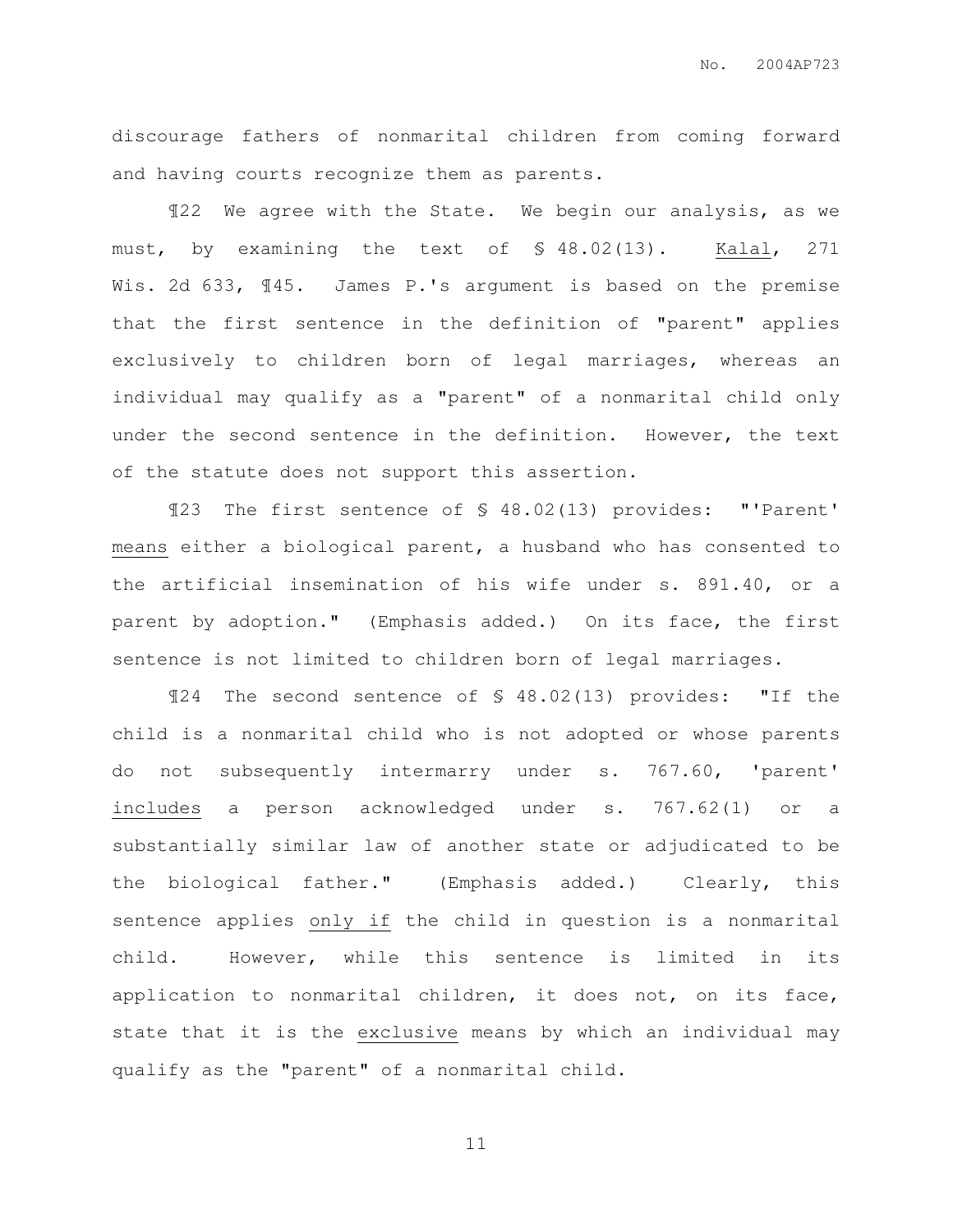¶25 Furthermore, it is significant that the first sentence of the definition of "parent" utilizes the word "means," whereas the second sentence utilizes the word "includes." Kalal, 271 Wis. 2d 633,  $\sqrt{146}$  ("[S]tatutory language is interpreted in the context in which it is used $[.]$ "). When utilized in statutory definitions, "means" is a term indicating limitation or completeness, whereas "includes" is a term indicating partiality and expansiveness. See Stephen R. Miller, Legislative Reference Bureau, Wisconsin Bill Drafting Manual 2.01(1)(i)(2005-06).

¶26 Thus, "[g]enerally, the word 'includes' is to be given an expansive meaning, indicating that which follows is but a part of the whole." Wisconsin Citizens Concerned for Cranes and Doves, 270 Wis. 2d 318, ¶17 n.11 (citing Milwaukee Gas & Light Co. v. Dept. of Taxation, 23 Wis. 2d 195, 203 & n.2, 127 N.W.2d 64 (1964)). While courts may sometimes read the word "includes" as a term of limitation or enumeration under the doctrine of expressio unius est exclusio alterius, there must be some textual evidence that the legislature intended this doctrine to apply. Id.

¶27 Here, the text of § 48.02(13) contains no indication that the legislature intended the word "includes" in the second sentence to be read as a term of limitation. Indeed, the text indicates the opposite. First and foremost, the word "includes" appears in the sentence immediately following the general definition of "parent," in which the word "means" is utilized. If the legislature had intended the second sentence of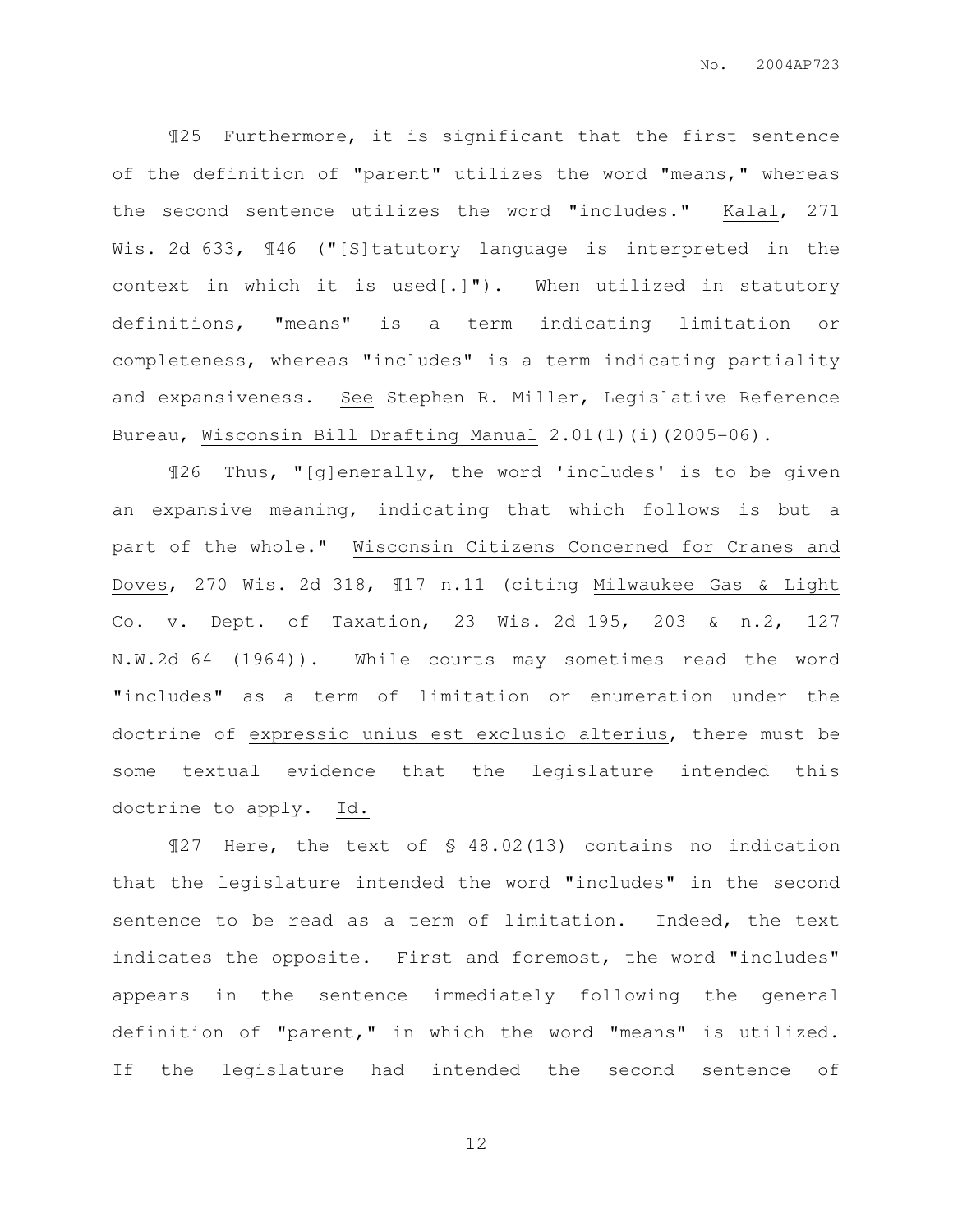§ 48.02(13) to be one of limitation or exclusivity, it would have used the word "means," as it did in the first sentence.

¶28 Moreover, the fact that the first sentence of § 48.02(13) provides a general definition of "parent" that is followed by a sentence listing additional circumstances under which an individual qualifies as a "parent" indicates that the second sentence should not be read as one of limitation or exclusivity. Cf. Wisconsin Citizens Concerned for Cranes and Doves, 270 Wis. 2d 318, ¶17 n.11 ("[M]any of the terms contained in Wis. Stat. § 29.001 are not defined by a general definition, but rather are defined by the use of the word 'includes' followed by a list of certain species.").

¶29 Furthermore, James P.'s interpretation simply cannot be squared with the remaining language in § 48.02(13). For instance, if James P. is correct that the second sentence lists the exclusive means by which an individual qualifies as a "parent" of a nonmarital child, then an individual who is not married and who adopts a child would not meet the definition of "parent." The first sentence of § 48.02(13), which, according to James P., applies only to married individuals, states that "'[p]arent' means . . . a parent by adoption." In contrast, the second sentence of § 48.02(13) states: "If the child is a nonmarital child who is not adopted or whose parents do not subsequently intermarry under s. 767.60, 'parent' includes a person acknowledged under s. 767.62(1) or a substantially similar law of another state or adjudicated to be the biological father." (Emphasis added.) Notably, the second sentence,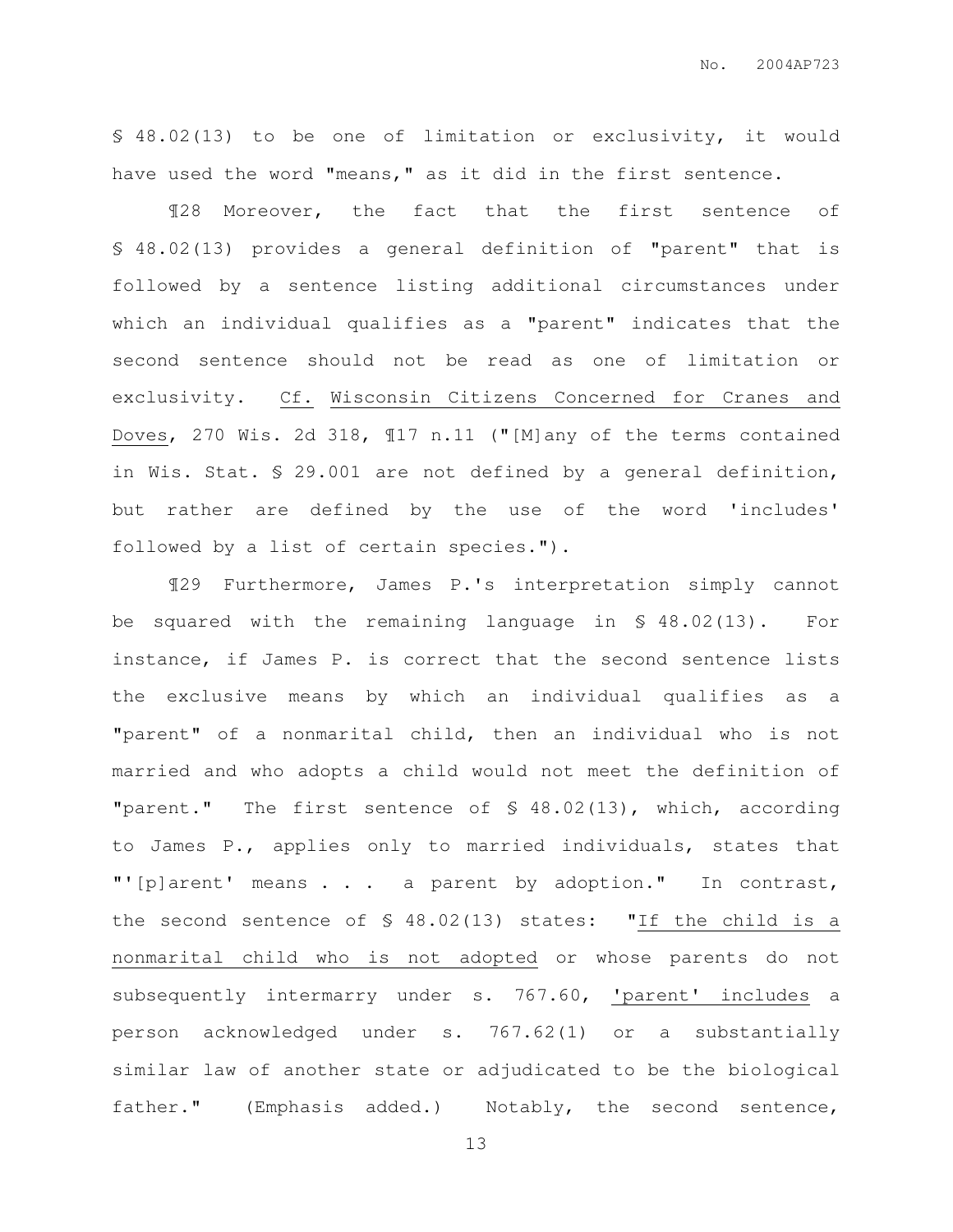although referring to adopted children, does not list "a parent by adoption" after the word "includes." If "includes" is to be given a restrictive meaning, as James P. suggests, then the second sentence specifically precludes an individual from becoming the "parent" of a nonmarital child through adoption.

¶30 While James P. asserts that an individual may be the "parent" of a nonmarital child through adoption, the statutory language and his interpretation of the word "includes" cannot support such a conclusion. The plain language in the statute limits the applicability of those items following the word "includes" to circumstances where "the child is a nonmarital child who is not adopted." The same illogical result occurs under James P.'s interpretation for unmarried individuals who produce children and subsequently intermarry.

¶31 In contrast, reading the word "includes" in the second sentence as a term of expansion produces results consistent with all the statutory language and common sense. Under this reading, the first sentence of § 48.02(13) provides a general definition of "parent" that applies to married and unmarried individuals. The second sentence merely provides additional circumstances under which an individual qualifies as a "parent" of "a nonmarital child who is not adopted or whose parents do not subsequently intermarry." Wis. Stat. § 48.02(13).

¶32 This interpretation of § 48.02(13) recognizes that an individual who adopts a nonmarital child qualifies as a "parent by adoption" under the general definition of "parent" in the first sentence. Likewise, two unmarried individuals who produce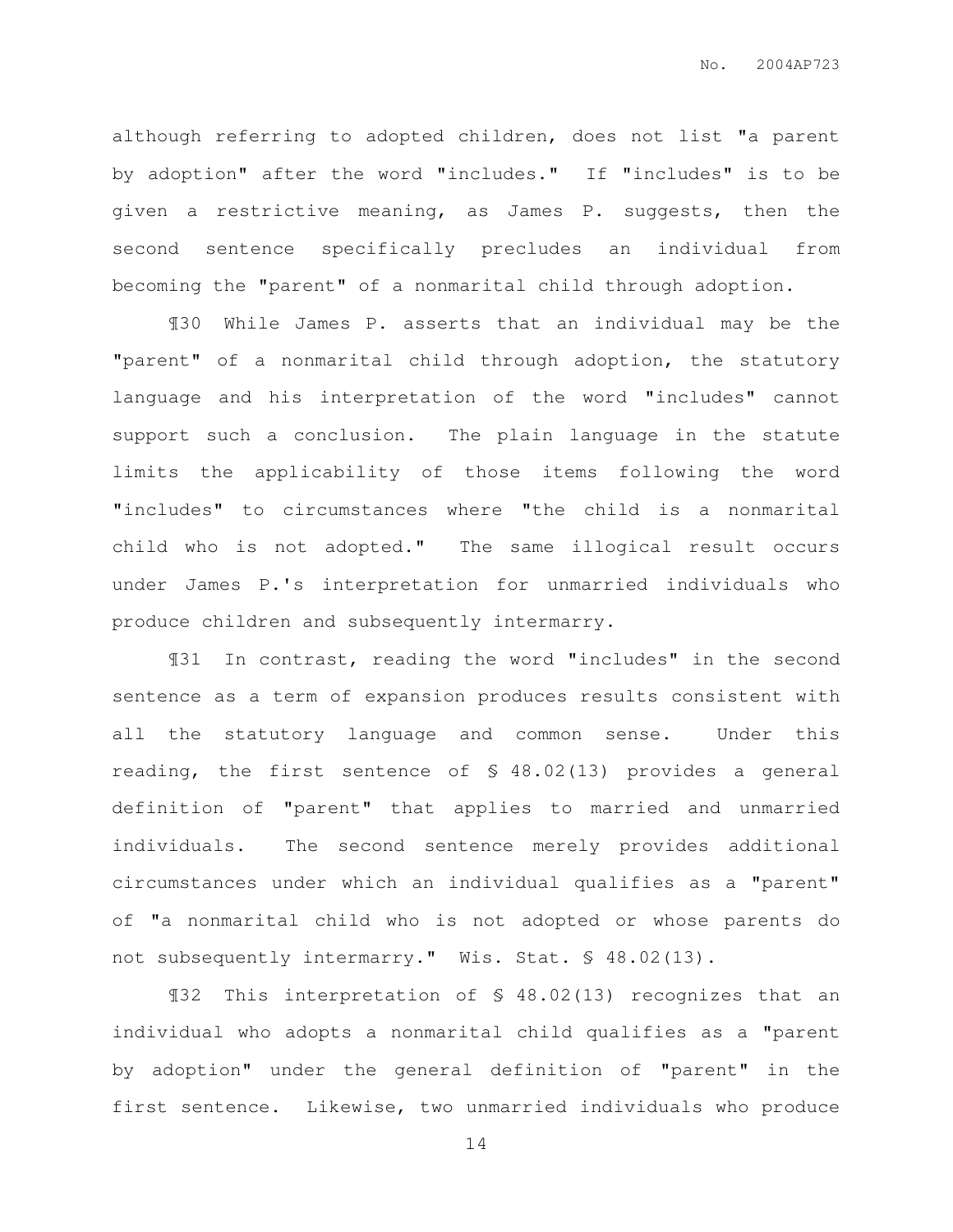a child and subsequently intermarry appropriately qualify as parents under the first definition as "biological parents." Furthermore, an unmarried individual, like James P., who fathers a nonmarital child, qualifies as a "parent" under the first sentence as a "biological parent."

¶33 However, James P. argues that if we adopt this interpretation, part of the second sentence will be rendered superfluous. Specifically, he suggests that under our interpretation, the final statutory definition of "parent"——"a person . . . adjudicated to be the biological father[]"——will always be subsumed in the first definition——"a biological parent." We disagree that the final definition of "parent" will always be subsumed within the first definition because the final definition covers an individual "adjudicated to be the biological father," and is thus broader than the first definition, which applies only to "a biological parent."

¶34 As discussed extensively during oral argument, an adjudication of biological fatherhood is a legal determination, and an individual may be "adjudicated to be the biological father" of a child by default. In contrast, as the court of appeals correctly recognized through its colorful, metaphysical discussion, the phrase "a biological parent" in the first sentence of § 48.02(13) refers to the actual biological parent of a child:

[T]he fact of biological parenthood does not turn on whether it is recognized, found, or adjudicated, any more than the fact that a tree has fallen in the forest depends on someone's perception of the crashing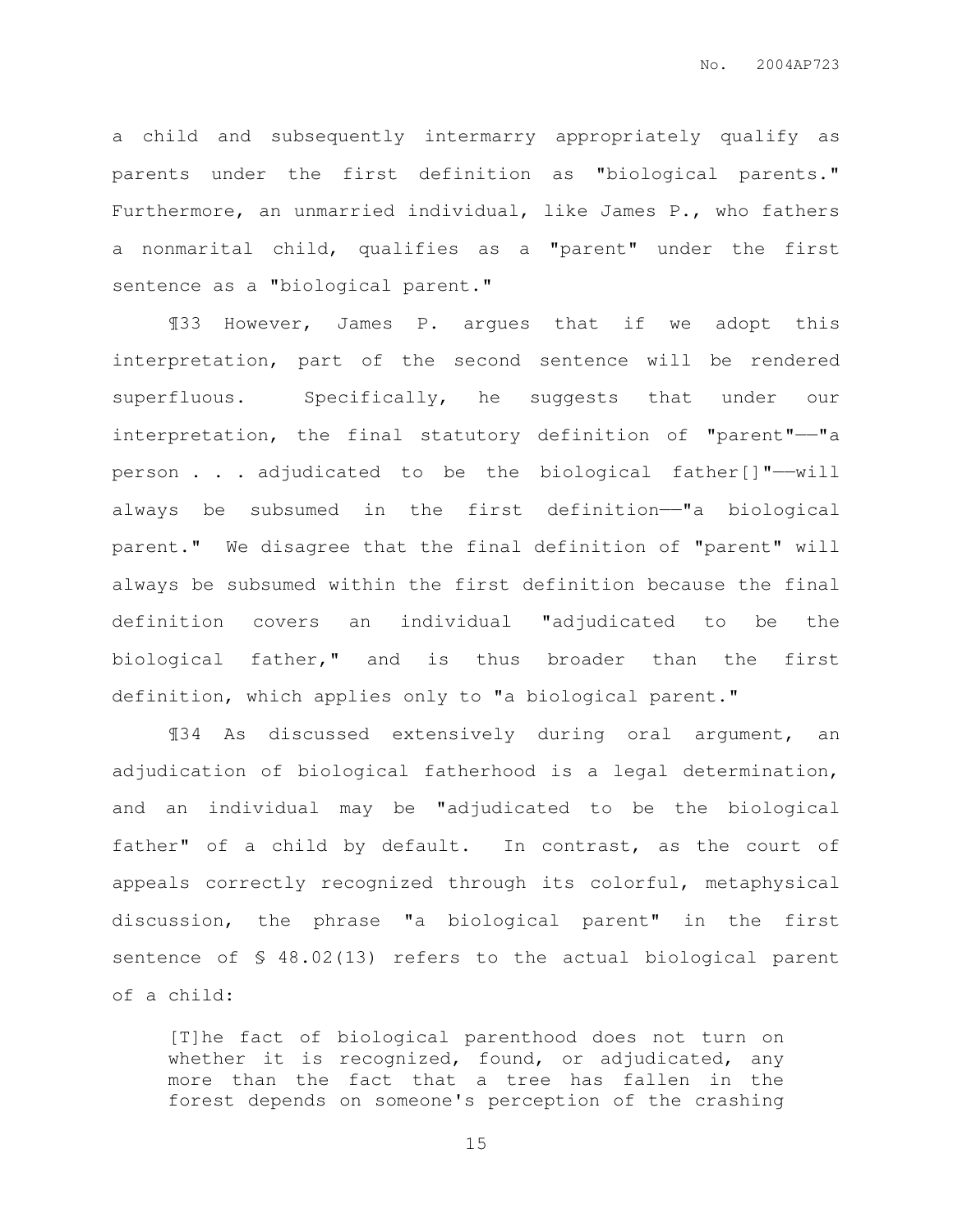sound, or, in another context, gravity's existence depended on Sir Isaac Newton's formulation of its principles.

. . . .

 . . . Although the law can terminate a parent-child relationship . . . only a power much much higher than law, lawyers, judges, states or nations can, as the State points out, create biological parenthood.

James P., 274 Wis. 2d 494, ¶¶4, 6.

¶35 In other words, the phrase "adjudicated to be the biological father" in the second sentence of § 48.02(13) refers to someone who is legally determined to be a biological father, who may or may not be an actual biological parent——a de jure biological father. In contrast, the phrase "biological parent" in the first sentence refers to a person who actually is a biological parent——a de facto biological parent. While an individual who is "a biological parent" will always be capable of being "adjudicated to be the biological father[,]" an individual who is "adjudicated to be the biological father" is not necessarily "a biological parent."

¶36 As such, the second sentence of § 48.02(13) is not superfluous because although an individual may qualify as a "parent" under both the definition in the first sentence and the definition in the second sentence, the definition in the second sentence is broader than the first, as it applies to a factual scenario to which the first sentence does not-a biological father by default. As the court of appeals correctly recognized, the fact that a given item may fall within a narrow definition and also qualify under a broader definition does not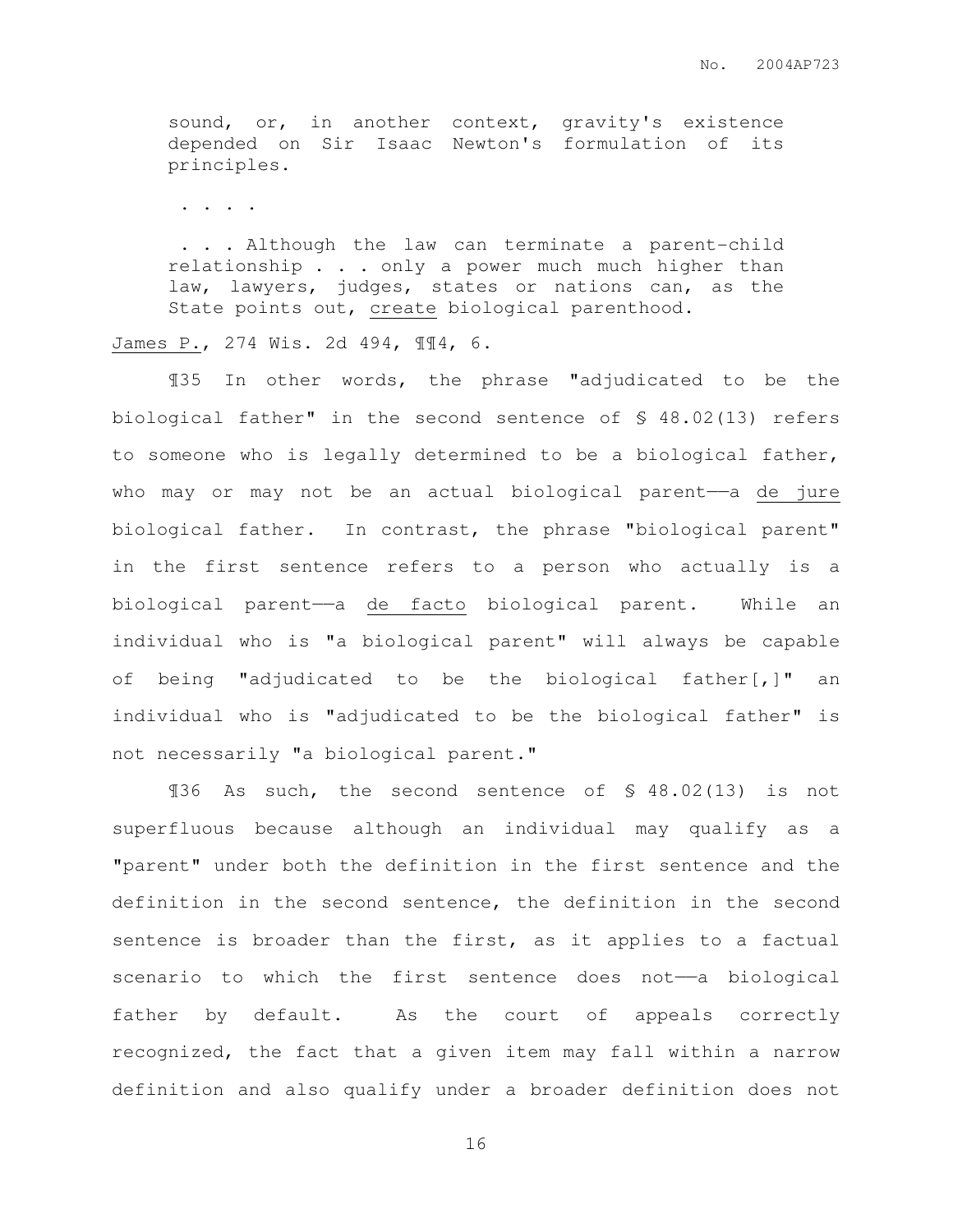narrow the scope of the broader definition. Id., ¶6 (citing Wisconsin Citizens Concerned for Cranes and Doves, 270 Wis. 2d 318, ¶¶19-24).

¶37 Therefore, we conclude that the only reasonable reading of the text of § 48.02(13) is that the first sentence provides a general definition of "parent" that is applicable to both married and unmarried individuals. The second sentence supplies additional means by which an individual may qualify as the "parent" of "a nonmarital child who is not adopted or whose parents do not subsequently intermarry." The fact that the second sentence supplies additional means by which an individual may qualify as the "parent" of a nonmarital child in certain circumstances in no way means that an individual may not also qualify as the "parent" of a nonmarital child under the general definition provided in the first sentence. Thus, the plain language of § 48.02(13) does not support James P.'s contention that the first sentence of the statute applies exclusively to married individuals and that individuals may qualify as parents of nonmarital children only under the circumstances set forth in the second sentence.

¶38 As we conclude there is but one reasonable reading of the plain text of the statute, there is no need to consult the legislative history of § 48.02(13). Kalal, 271 Wis. 2d 633, ¶46. However, we do note that our interpretation is consistent with the legislative purposes of the Children's Code, as explicitly set forth in the text of the Code. See id., ¶49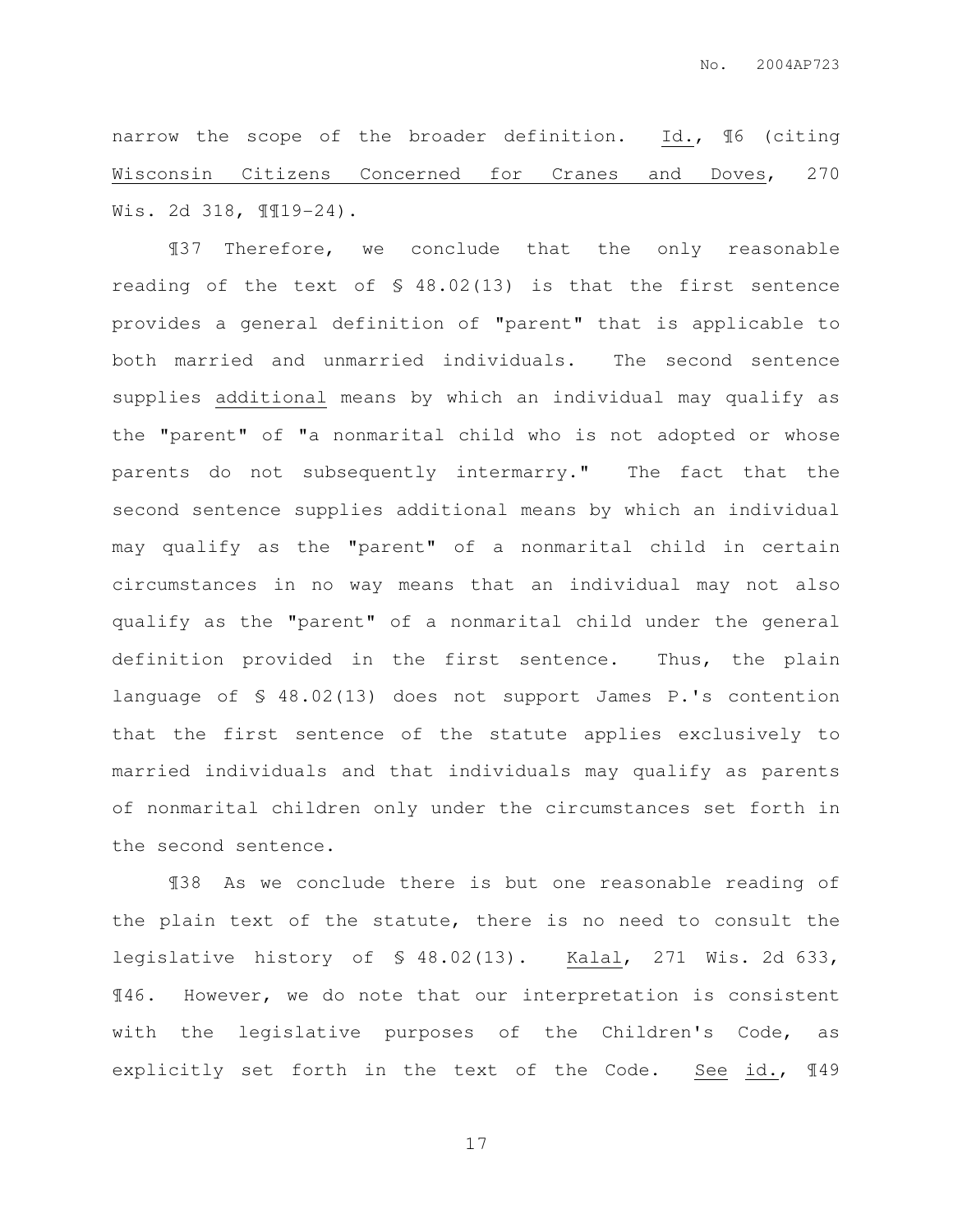(noting that the plain meaning of a statute should comport with any textually manifest statutory purpose).

¶39 Wisconsin Stat. § 48.01(1) provides, in pertinent part:

In construing this chapter, the best interests of the child or unborn child shall always be of paramount consideration. This chapter shall be liberally construed to effectuate the following express legislative purposes:

(a) While recognizing that the paramount goal of this chapter is to protect children and unborn children, to preserve the unity of the family, whenever appropriate, by strengthening family life through assisting parents and the expectant mothers of unborn children, whenever appropriate, in fulfilling their responsibilities as parents or expectant mothers. . . . The courts and agencies responsible for child welfare should also recognize that instability and impermanence in family relationships are contrary to the welfare of children and should therefore recognize the importance of eliminating the need for children to wait unreasonable periods of time for their parents to correct the conditions that prevent their safe return to the family.

. . . .

 (gr) To allow for the termination of parental rights at the earliest possible time after rehabilitation and reunification efforts are discontinued in accordance with this chapter and termination of parental rights is in the best interest of the child.

¶40 Under James P.'s interpretation of § 48.02(13), an individual who fathers a nonmarital child is not legally the "parent" of that child (and thus cannot have his parental rights terminated) unless and until he either acknowledges that he is the father of the child or is adjudicated to be the father of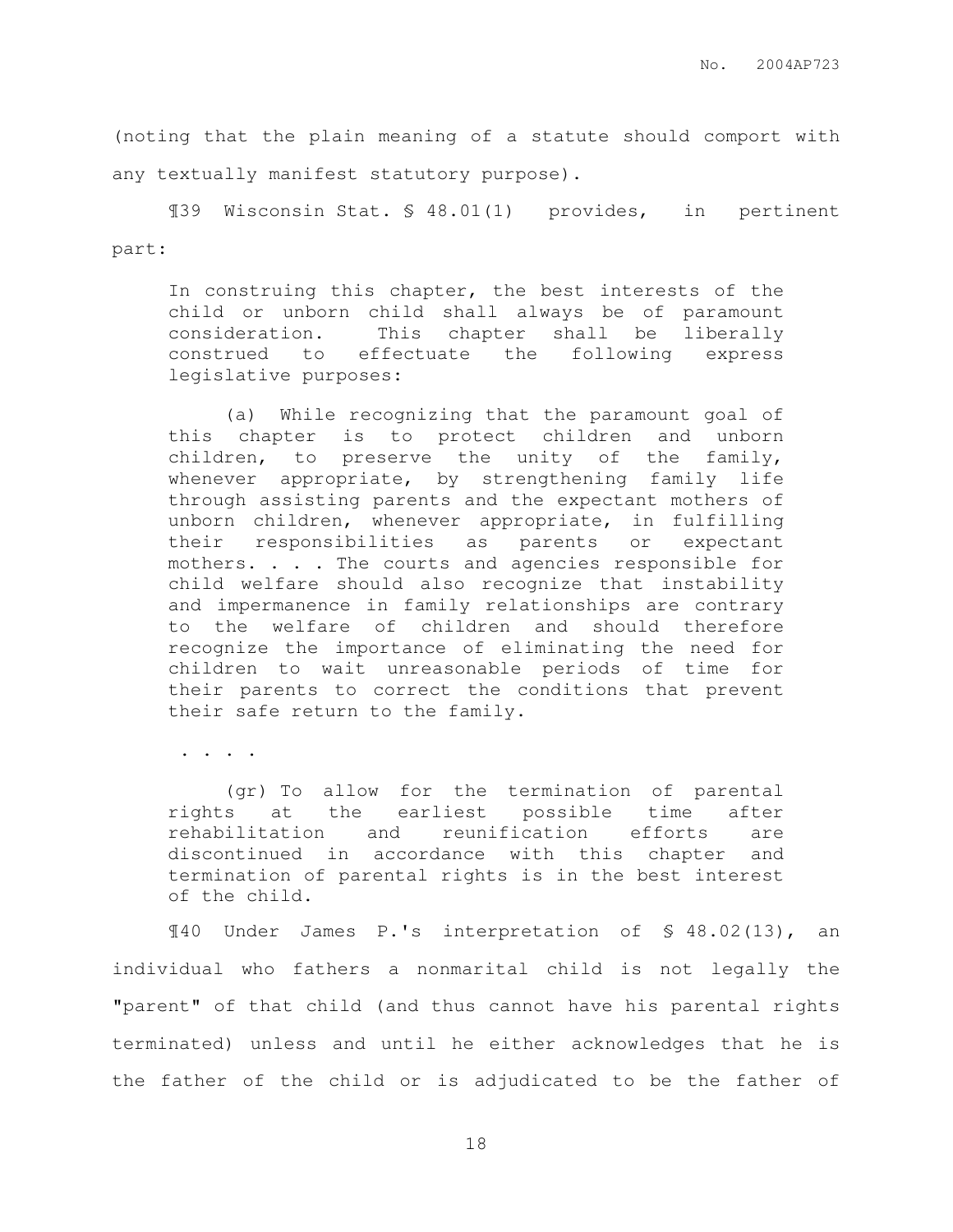the child. This interpretation, in contrast to the express legislative purpose behind the Children's Code, encourages individuals like James P. to wait until the last possible moment to acknowledge their fatherhood or have a court adjudicate their parenthood, in order to avoid having their rights terminated. Thus, James P.'s interpretation provides an incentive for putative fathers to avoid taking legal responsibility for their children and does nothing to preserve family unity and stability.

¶41 In addition, James P.'s interpretation of § 48.02(13) allows an individual who has fathered a nonmarital child to establish a relationship with that child, disappear for unreasonable periods of time, and then seek to have his parental rights validated when it is most convenient for him. This type of ephemeral parenting is precisely the type of "instability and impermanence in family relationships" that the Code seeks to avoid. Wis. Stat. § 48.01(1)(a).

¶42 In contrast, our interpretation——which recognizes that an individual who is, in fact, the biological father of a child has always been the child's biological parent——encourages putative fathers to acknowledge their fatherhood or have a court determine their parenthood as soon as possible, encourages such individuals to fulfill their responsibilities as parents, and holds such individuals accountable when they fail to do so. If someone who is the actual biological father of a nonmarital child establishes a substantial relationship with that child and thereafter refuses to fulfill his legal duties and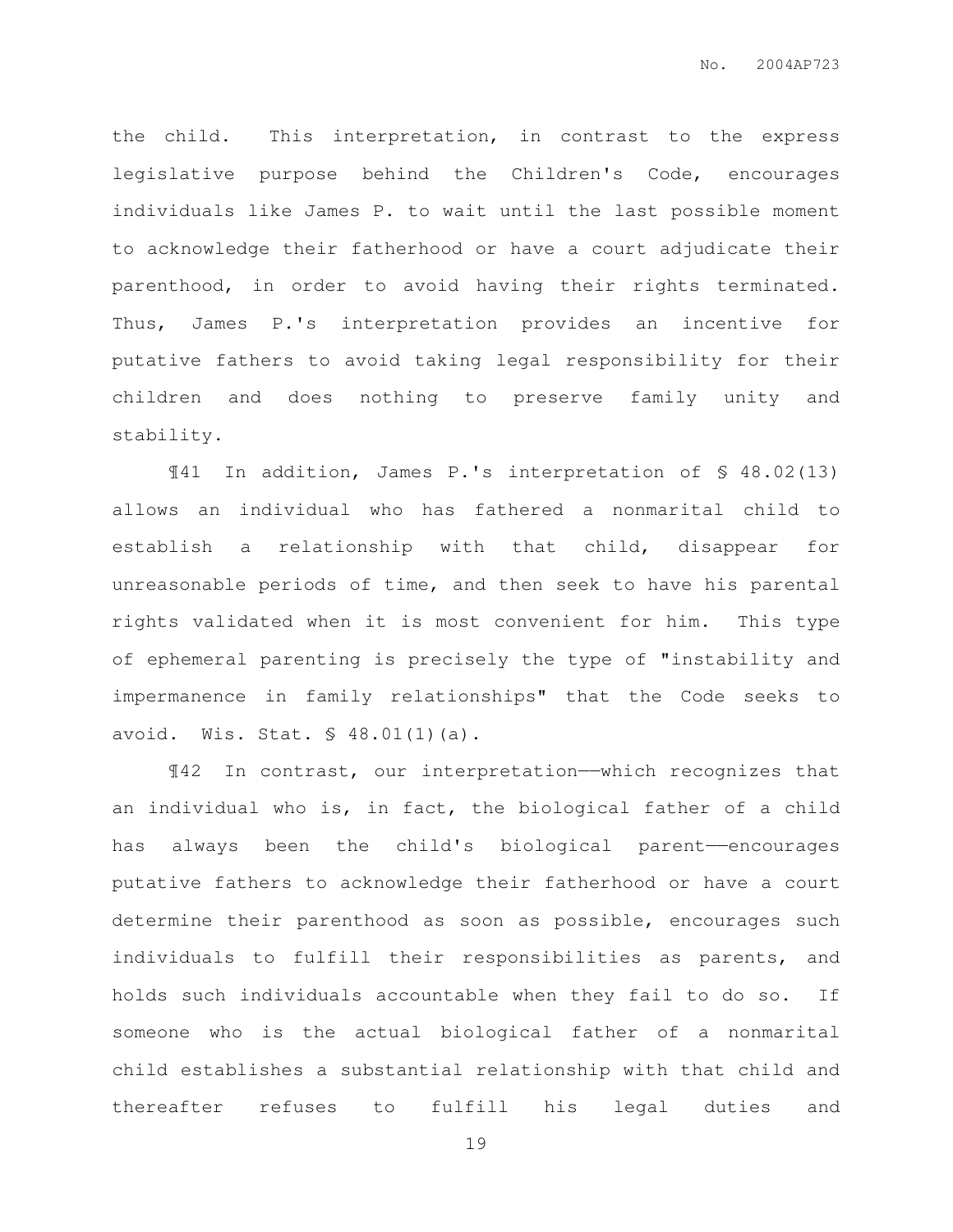responsibilities by abandoning the child, our interpretation protects the child by allowing the State to terminate the father's rights "at the earliest possible time." Wis. Stat. § 48.01(1)(gr).

¶43 James P.'s interpretation, on the other hand, would not only lead to results contrary to the stated purposes of the Children's Code, his interpretation would lead to results that are patently absurd and that endanger child safety. Under James P.'s interpretation, an individual who is, in fact, the biological father of a nonmarital child cannot have his parental rights terminated unless and until he is legally adjudicated the child's biological father or acknowledges his fatherhood. An individual who never formally acknowledges his fatherhood and does not seek a legal determination of his parenthood until long after his child has been removed from his home is therefore free to engage in a variety of reprehensible conduct while living with the child and avoid being subject to a termination of his rights based on such conduct.

¶44 For instance, someone like James P. could murder the mother of his child and yet avoid having his parental rights terminated under Wis. Stat. § 48.415(8) because he was not the "parent" of the child (as he had yet to be adjudicated the biological father) when the murder took place. An individual could abuse the child and avoid having his parental rights terminated under Wis. Stat. § 48.415(5) because he had yet to be adjudicated the biological father at the time of abuse. In addition, as in the present case, an individual could begin to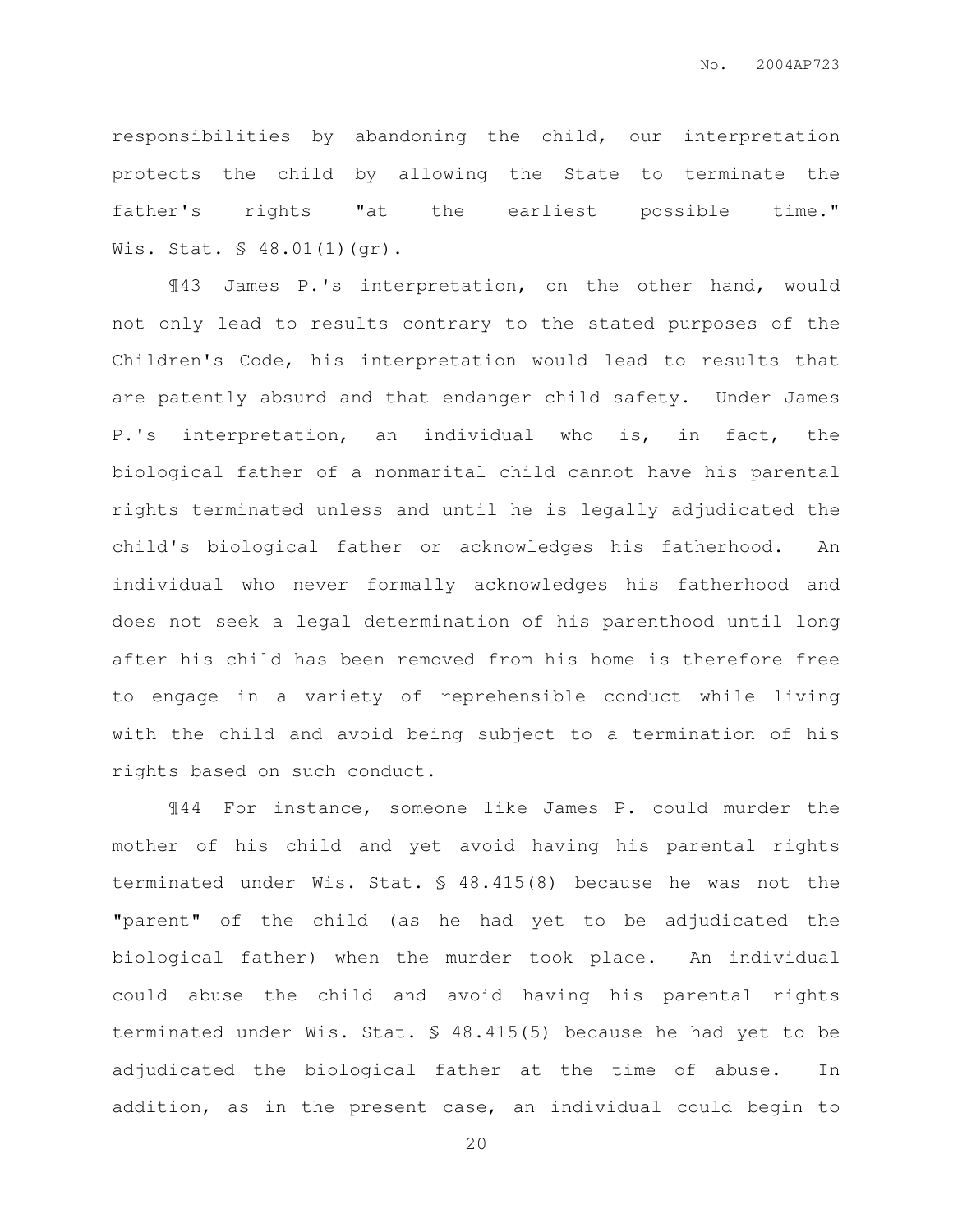raise and care for his child and then abandon his child yet avoid having his rights terminated under Wis. Stat. § 48.415(1) because he was not adjudicated the biological father when the periods of abandonment occurred.

¶45 Therefore, we can find no support in the statute for James P.'s assertion that the parental rights of an individual who fathers a child outside a marriage attach and can be terminated only after the State officially recognizes him as the father. Here, it is uncontested that James P. is the biological father of Chezron. As such, he meets the definition of "parent" in the first sentence of § 48.02(13) as he is, and always was, Chezron's biological parent.

¶46 James P.'s final argument is that our interpretation raises due process concerns. Although he is not specific, he alludes to the fact that an individual who is the biological parent of a nonmarital child may not be aware of this fact until he is adjudicated as such, and therefore may not be aware of his legal obligations towards the child. However, this argument is a red herring in this case because § 48.415(1)(c) specifically provides an affirmative defense to the abandonment ground if an individual can establish "good cause" why he did not visit or have contact with the child.

¶47 Here, the circuit court specifically found, and James P. has not challenged on appeal, that he failed to establish a good cause defense. The circuit court explicitly rejected James P.'s contention that he was unaware that Chezron was his child. The circuit court set forth the following factual findings: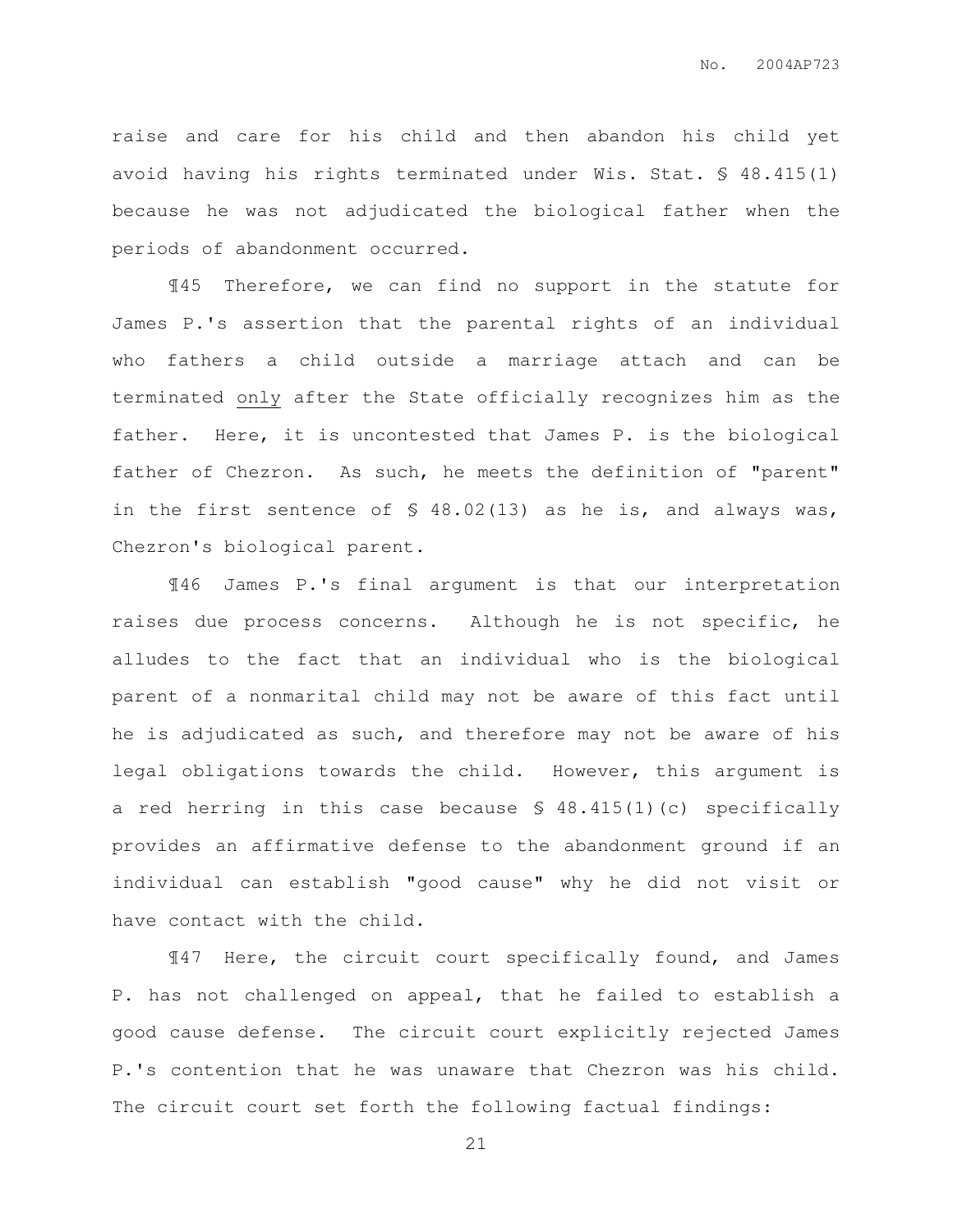No. 2004AP723

James P. was at the hospital when Chezron was born. His insurance paid the costs of her birth and he listed her on his medical insurance policy as his daughter. He also added Chezron to his life insurance policy as his daughter. James P. cared for Chezron and treated her as his biological daughter. Chezron called him "dad," and he considered Chezron "family."

Additionally, the circuit court highlighted that James P.'s testimony had been impeached on a number of issues and that he was not a credible witness. It noted that the testimony at trial contradicted James P.'s assertion that Chezron's mother told him the child was not his. As he does not contest any of these findings on appeal, James P. is in no position to now suggest that he was unaware that Chezron was his child.

¶48 Because we have concluded that James P. meets the definition of "parent" in § 48.02(13), as he is and always was Chezron's "biological parent," and the circuit court concluded that he failed to establish a good cause defense to abandonment under  $48.415(1)(c)$ , we affirm the decision of the court of appeals, which affirmed the circuit court order terminating James P.'s parental rights to Chezron. We emphasize that we do not hold, as did the circuit court, that "a man adjudicated as the biological father has always been the biological father and, therefore, that man has always been a 'parent' under § 48.02(13)." We merely hold that James P. satisfies the definition of "parent" in the first sentence of § 48.02(13) because he is and always was, in fact, Chezron's "biological parent."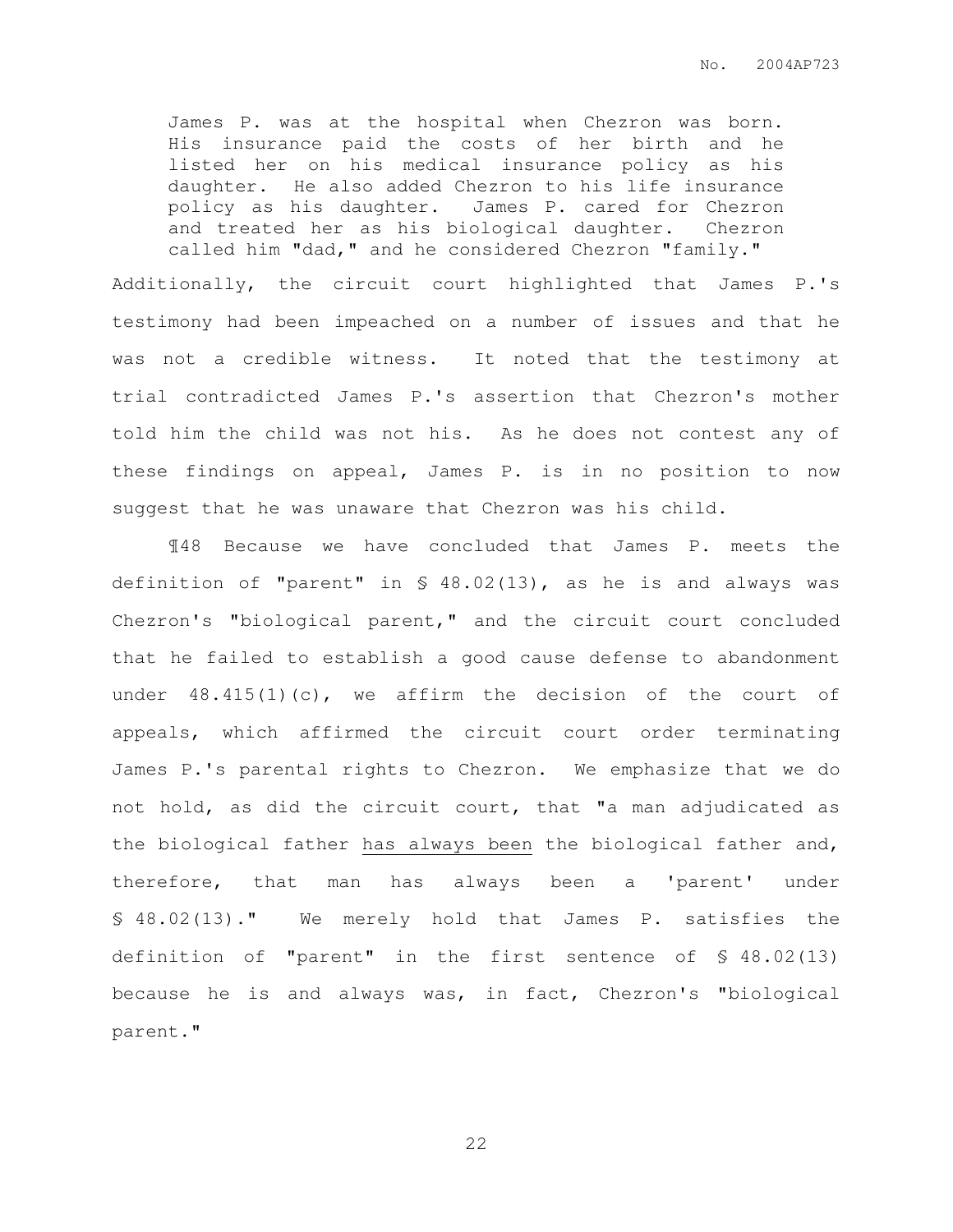# VI. CONCLUSION.

¶49 We hold that an individual who is in fact the biological father of a nonmarital child satisfies the definition of "parent" in § 48.02(13), as he is a "biological parent," notwithstanding that he has not officially been adjudicated as the child's biological father. Because such an individual satisfies the definition of "parent," he may have his parental rights terminated based on periods of abandonment that occurred prior to his official adjudication as the child's biological father, assuming he has failed to establish a "good cause" affirmative defense to the ground of abandonment.

By the Court.—The decision of the court of appeals is affirmed.